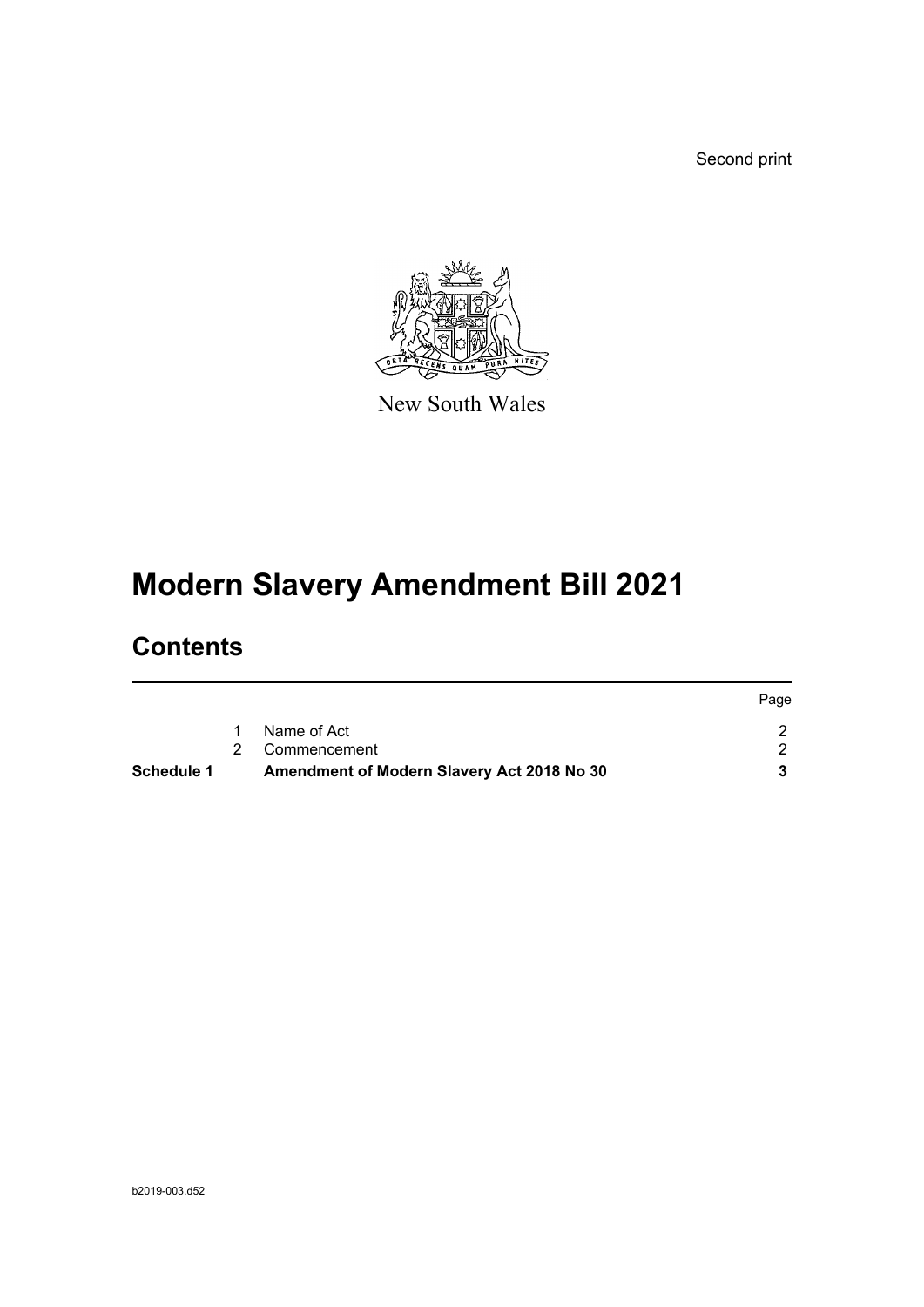*This PUBLIC BILL, originated in the LEGISLATIVE COUNCIL and, having this day passed, is now ready for presentation to the LEGISLATIVE ASSEMBLY for its concurrence.*

*Legislative Council*

*Clerk of the Parliaments.*



New South Wales

## **Modern Slavery Amendment Bill 2021**

Act No , 2021

An Act to amend the *Modern Slavery Act 2018* to make further provision with respect to slavery, slavery-like practices and human trafficking; and for other purposes.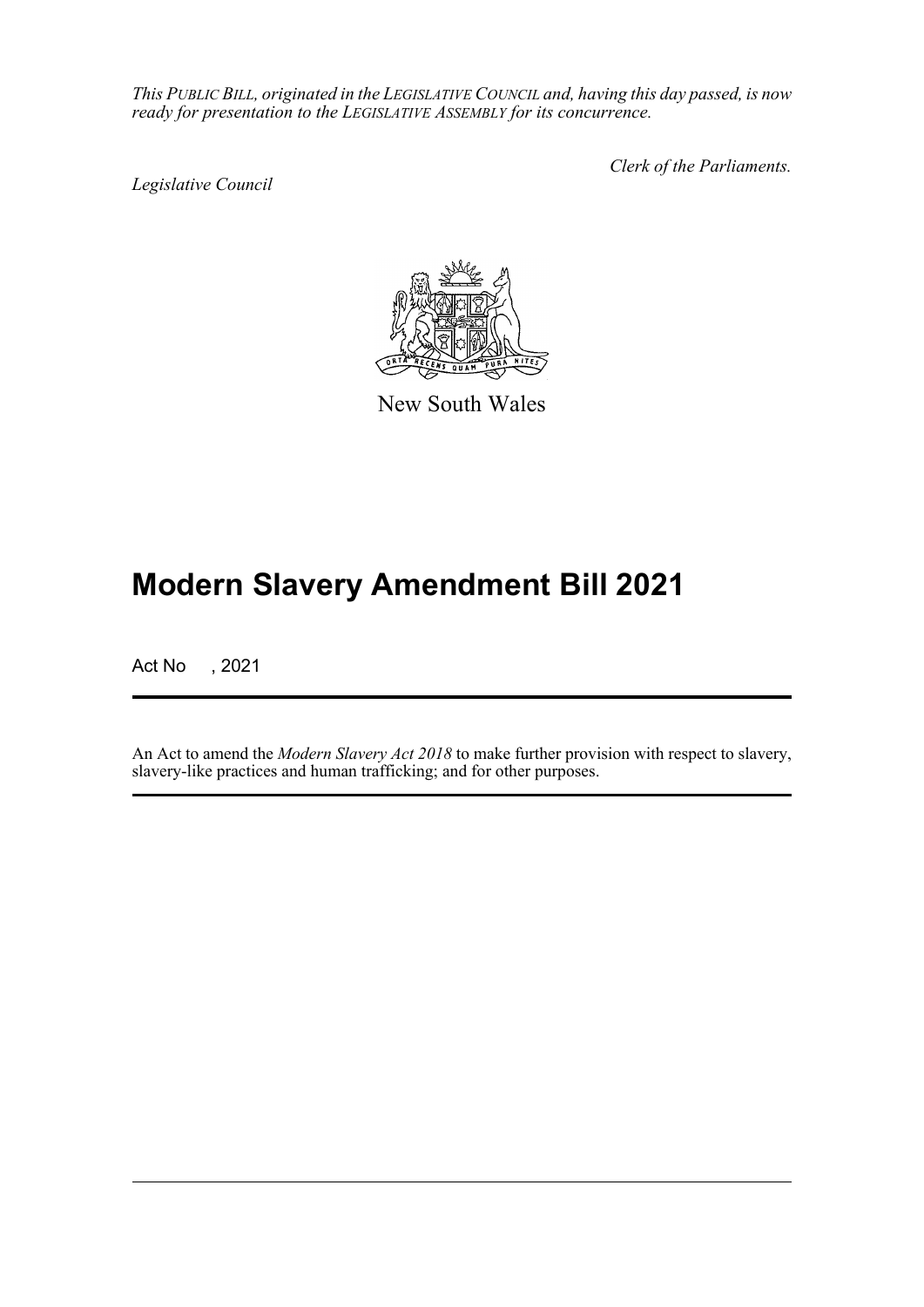<span id="page-2-1"></span><span id="page-2-0"></span>

|             | The Legislature of New South Wales enacts—                 |                |  |
|-------------|------------------------------------------------------------|----------------|--|
| $\mathbf 1$ | Name of Act                                                | $\mathcal{P}$  |  |
|             | This Act is the <i>Modern Slavery Amendment Act 2021</i> . | 3              |  |
|             | <b>Commencement</b>                                        | $\overline{4}$ |  |
|             | This Act commences on the date of assent to this Act.      | 5              |  |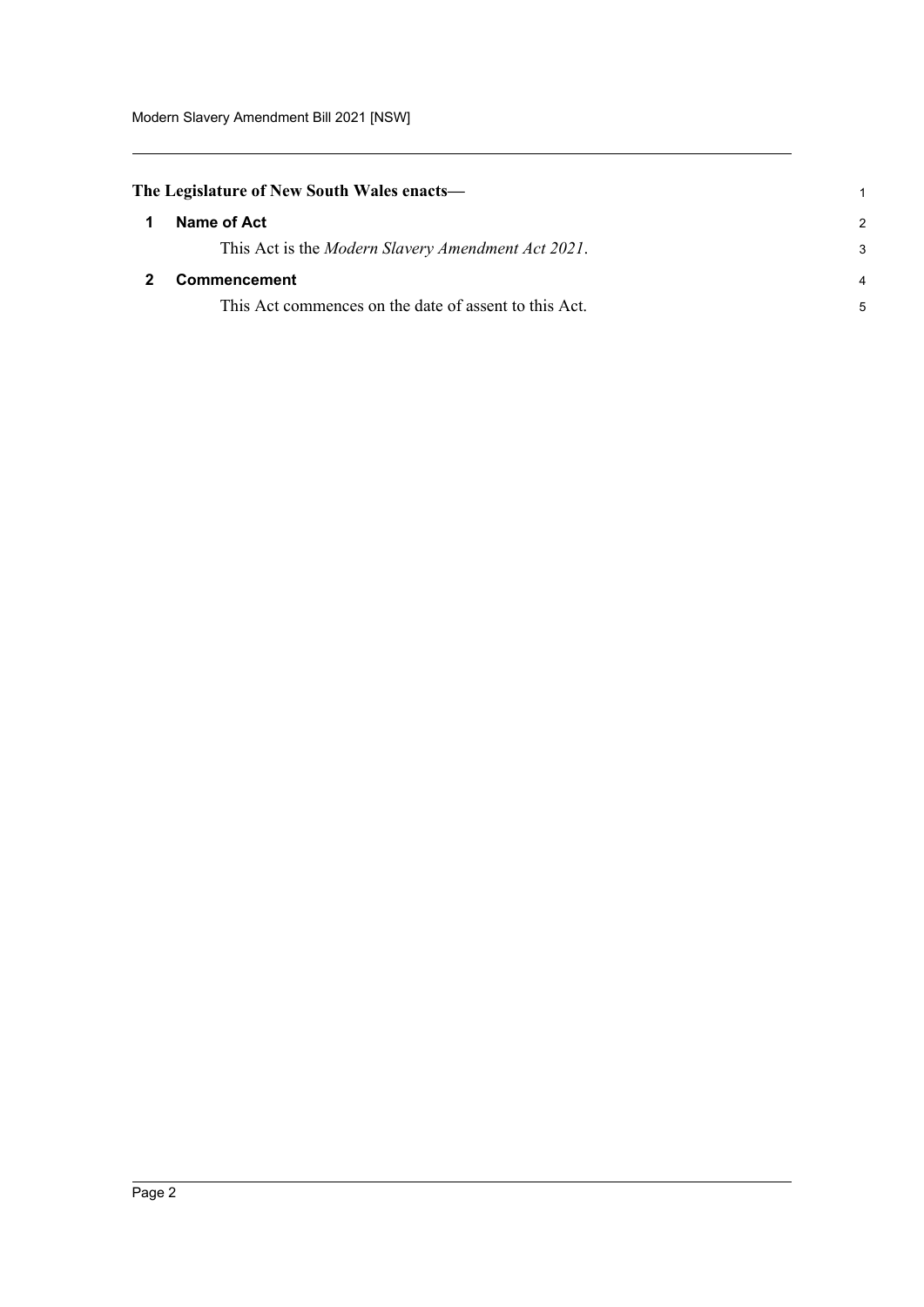<span id="page-3-0"></span>

|        | <b>Schedule 1</b>               |     | <b>Amendment of Modern Slavery Act 2018 No 30</b>                                                                                                                                             | $\mathbf{1}$   |
|--------|---------------------------------|-----|-----------------------------------------------------------------------------------------------------------------------------------------------------------------------------------------------|----------------|
| $[1]$  | <b>Section 2 Commencement</b>   |     |                                                                                                                                                                                               | $\overline{2}$ |
|        |                                 |     | Omit "commences on a day or days to be appointed by proclamation".                                                                                                                            | 3              |
|        |                                 |     | Insert instead "commences on 1 January 2022".                                                                                                                                                 | 4              |
| [2]    | Section 3(j)                    |     |                                                                                                                                                                                               | 5              |
|        |                                 |     | Insert "or encourage another person to use a digital platform to deal with child abuse<br>material" after "child abuse material".                                                             | 6<br>7         |
| $[3]$  | Section 3(k)                    |     |                                                                                                                                                                                               | 8              |
|        | Insert after section $3(j)$ —   |     |                                                                                                                                                                                               | 9              |
|        |                                 | (k) | to provide for education, training and guidance about identifying and<br>addressing modern slavery taking place within supply chains of<br>organisations.                                     | 10<br>11<br>12 |
| [4]    | <b>Section 5 Definitions</b>    |     |                                                                                                                                                                                               | 13             |
|        |                                 |     | Omit section $5(1)$ , definition of <i>government agency</i> , paragraphs (c) and (d).                                                                                                        | 14             |
| [5]    |                                 |     | Section 5(1), definition of "modern slavery", paragraph (b)                                                                                                                                   | 15             |
|        |                                 |     | Omit "government agencies or non-government agencies".                                                                                                                                        | 16             |
|        | Insert instead "organisations". |     |                                                                                                                                                                                               | 17             |
| [6]    |                                 |     | Section 5(1), definition of "modern slavery offence", paragraphs (a) and (b)                                                                                                                  | 18             |
|        |                                 |     | Omit "listed" wherever occurring. Insert instead "described".                                                                                                                                 | 19             |
| [7]    |                                 |     | Section 5(1), definition of "modern slavery offence", paragraph (c)                                                                                                                           | 20             |
|        |                                 |     | Omit the paragraph. Insert instead—                                                                                                                                                           | 21             |
|        |                                 | (c) | conduct engaged in elsewhere than in New South Wales that, if it<br>occurred in New South Wales, would constitute a modern slavery<br>offence under paragraph (a) or (b).                     | 22<br>23<br>24 |
| [8]    | agency"                         |     | Section 5(1), definitions of "modern slavery risk order" and "non-government                                                                                                                  | 25<br>26       |
|        | Omit the definitions.           |     |                                                                                                                                                                                               | 27             |
| [9]    | Section 5(1)                    |     |                                                                                                                                                                                               | 28             |
|        | Insert in alphabetical order—   |     |                                                                                                                                                                                               | 29             |
|        |                                 |     | <i>organisation</i> includes a government agency and a commercial organisation.                                                                                                               | 30             |
| $[10]$ | Section 5(3)                    |     |                                                                                                                                                                                               | 31             |
|        | Insert after section $5(2)$ —   |     |                                                                                                                                                                                               | 32             |
|        | (3)                             |     | A reference in this Act to a government agency of the State is a reference to a<br>government agency other than a public or local authority constituted by an Act<br>of another jurisdiction. | 33<br>34<br>35 |
| $[11]$ | Sections 6-6F                   |     |                                                                                                                                                                                               | 36             |
|        | Omit section 6. Insert instead- |     |                                                                                                                                                                                               | 37             |
|        |                                 |     |                                                                                                                                                                                               |                |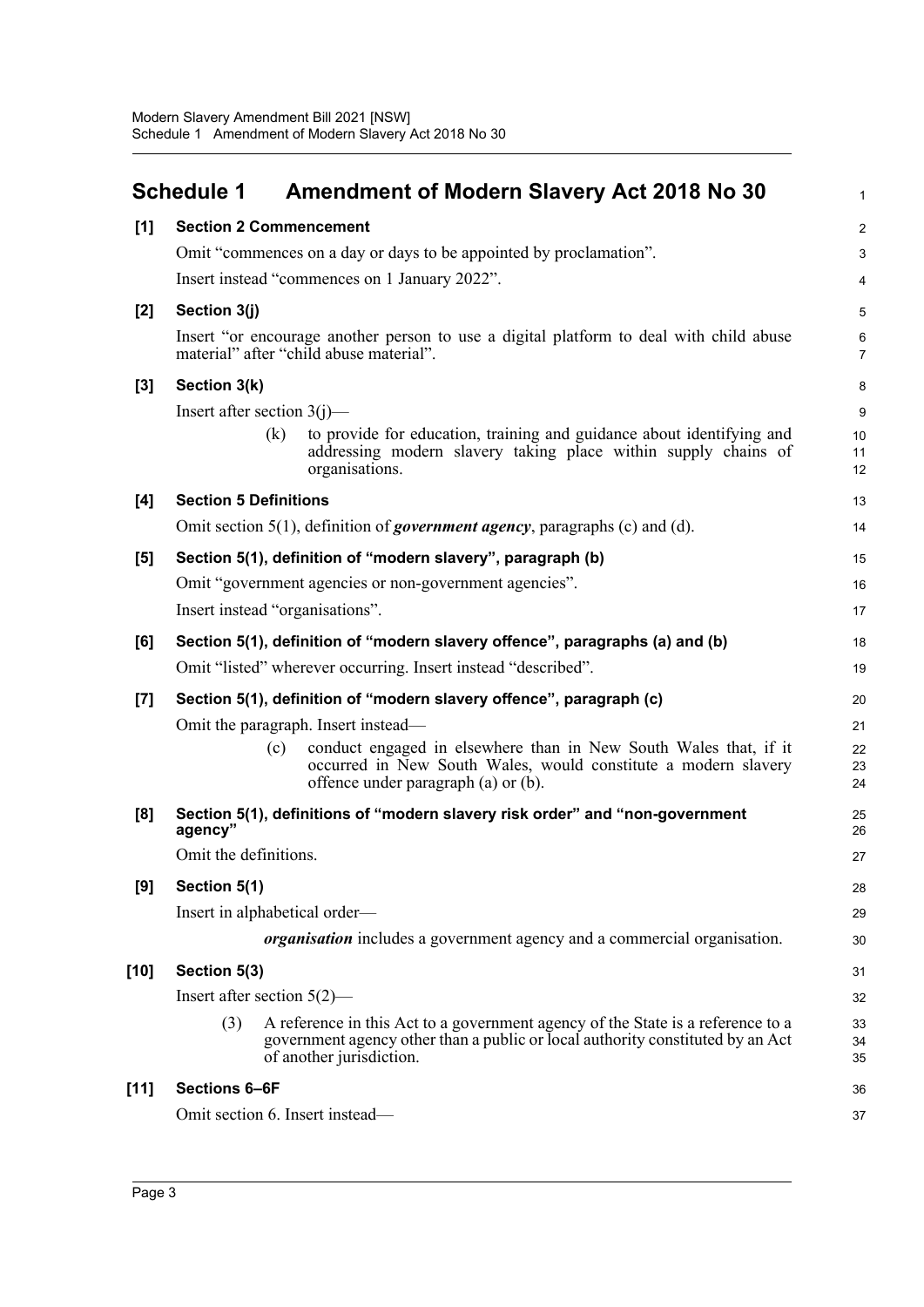| 6  | <b>Appointment of Anti-slavery Commissioner</b>                                                                                                             |                                                                                                                                                                                                                                                                                                                                                              |                            |  |  |  |  |  |  |
|----|-------------------------------------------------------------------------------------------------------------------------------------------------------------|--------------------------------------------------------------------------------------------------------------------------------------------------------------------------------------------------------------------------------------------------------------------------------------------------------------------------------------------------------------|----------------------------|--|--|--|--|--|--|
|    | (1)                                                                                                                                                         | The Governor may appoint an Anti-slavery Commissioner.                                                                                                                                                                                                                                                                                                       | 2                          |  |  |  |  |  |  |
|    | (2)                                                                                                                                                         | The Commissioner holds office for the term, not exceeding 5 years, specified<br>in the instrument of appointment, but is eligible for re-appointment.                                                                                                                                                                                                        | З                          |  |  |  |  |  |  |
|    | (3)                                                                                                                                                         | A person is not eligible to be appointed for more than 2 terms of office as<br>Commissioner, whether or not consecutive terms.                                                                                                                                                                                                                               | 5<br>$\epsilon$            |  |  |  |  |  |  |
|    | (4)                                                                                                                                                         | The office of Commissioner is a full-time office and the holder of the office is<br>required to hold it on that basis, except to the extent permitted by the Minister.                                                                                                                                                                                       | 7<br>ε                     |  |  |  |  |  |  |
| 6A |                                                                                                                                                             | <b>Employment and remuneration</b>                                                                                                                                                                                                                                                                                                                           | ς                          |  |  |  |  |  |  |
|    | (1)<br>The employment of the Commissioner is, subject to this Act, to be governed<br>by a contract of employment between the Commissioner and the Minister. |                                                                                                                                                                                                                                                                                                                                                              |                            |  |  |  |  |  |  |
|    | (2)                                                                                                                                                         | The following provisions of, or made under, the Government Sector<br><i>Employment Act 2013</i> relating to the employment of Public Service senior<br>executives apply to the Commissioner, but in the application of those<br>provisions a reference to the employer of a Public Service senior executive is<br>to be read as a reference to the Minister- | 12<br>13<br>14<br>15<br>16 |  |  |  |  |  |  |
|    |                                                                                                                                                             | provisions relating to the band in which an executive is to be employed,<br>(a)                                                                                                                                                                                                                                                                              | 17                         |  |  |  |  |  |  |
|    |                                                                                                                                                             | provisions relating to the contract of employment of an executive,<br>(b)                                                                                                                                                                                                                                                                                    | 18                         |  |  |  |  |  |  |
|    |                                                                                                                                                             | provisions relating to the remuneration, employment benefits and<br>(c)<br>allowances of an executive.                                                                                                                                                                                                                                                       | 1 <sup>c</sup><br>20       |  |  |  |  |  |  |
|    | (3)                                                                                                                                                         | The office of Commissioner is a statutory office and the provisions of the<br>Government Sector Employment Act 2013 relating to the employment of<br>Public Service employees do not apply to that office, except as provided by<br>this section.                                                                                                            | 21<br>22<br>23<br>24       |  |  |  |  |  |  |
| 6B |                                                                                                                                                             | Vacancy in office                                                                                                                                                                                                                                                                                                                                            | 25                         |  |  |  |  |  |  |
|    | (1)                                                                                                                                                         | The office of Commissioner becomes vacant if the Commissioner—                                                                                                                                                                                                                                                                                               |                            |  |  |  |  |  |  |
|    |                                                                                                                                                             | dies, or<br>(a)                                                                                                                                                                                                                                                                                                                                              | 27                         |  |  |  |  |  |  |
|    |                                                                                                                                                             | completes a term of office and is not re-appointed, or<br>(b)                                                                                                                                                                                                                                                                                                | 28                         |  |  |  |  |  |  |
|    |                                                                                                                                                             | resigns the office by instrument in writing addressed to the Minister, or<br>(c)                                                                                                                                                                                                                                                                             | 29                         |  |  |  |  |  |  |
|    |                                                                                                                                                             | (d)<br>is removed from office by the Governor under section 6C, or                                                                                                                                                                                                                                                                                           | 3 <sub>C</sub>             |  |  |  |  |  |  |
|    |                                                                                                                                                             | becomes bankrupt, applies to take the benefit of any law for the relief of<br>(e)<br>bankrupt or insolvent debtors, compounds with the Commissioner's<br>creditors or makes an assignment of the Commissioner's remuneration<br>for their benefit, or                                                                                                        | 31<br>32<br>33<br>34       |  |  |  |  |  |  |
|    |                                                                                                                                                             | becomes a mentally incapacitated person, or<br>(f)                                                                                                                                                                                                                                                                                                           | 35                         |  |  |  |  |  |  |
|    |                                                                                                                                                             | is convicted in New South Wales of an offence that is punishable by<br>(g)<br>imprisonment for 12 months or more or is convicted elsewhere than in<br>New South Wales of an offence that, if committed in New South Wales,<br>would be an offence so punishable, or                                                                                          | 36<br>37<br>38<br>39       |  |  |  |  |  |  |
|    |                                                                                                                                                             | is imprisoned in respect of a conviction for an offence punishable in<br>(h)<br>New South Wales by imprisonment or for an offence committed<br>elsewhere than in New South Wales that, if committed in New South<br>Wales, would be an offence so punishable.                                                                                                | 40<br>41<br>42<br>43       |  |  |  |  |  |  |
|    | (2)                                                                                                                                                         | If the office of Commissioner becomes vacant, a person is, subject to this Act,<br>to be appointed to fill the vacancy.                                                                                                                                                                                                                                      | 44<br>45                   |  |  |  |  |  |  |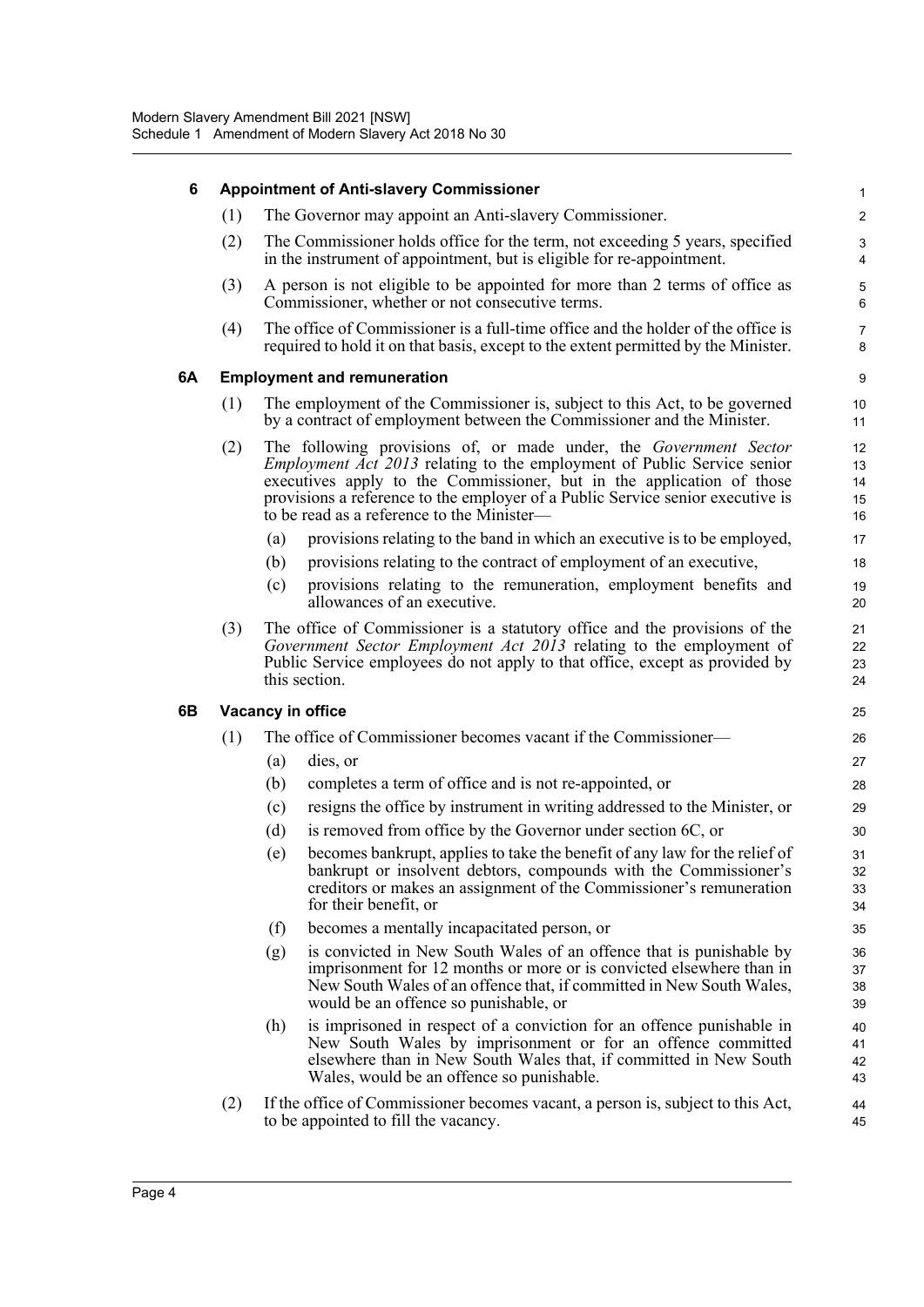|        | 6C               | <b>Removal from office</b> |            |                                                                                                                                                                                                                                                                 |                                |  |  |  |
|--------|------------------|----------------------------|------------|-----------------------------------------------------------------------------------------------------------------------------------------------------------------------------------------------------------------------------------------------------------------|--------------------------------|--|--|--|
|        |                  | (1)                        |            | The Governor may remove the Commissioner from office, but only for<br>incompetence, incapacity or misbehaviour.                                                                                                                                                 | $\overline{c}$<br>3            |  |  |  |
|        |                  | (2)                        |            | The Commissioner cannot be removed from office under the Government<br>Sector Employment Act 2013, Part 6.                                                                                                                                                      | 4<br>5                         |  |  |  |
|        | 6D               |                            |            | <b>Acting Commissioner</b>                                                                                                                                                                                                                                      | $\,6\,$                        |  |  |  |
|        |                  | (1)                        |            | The Minister may appoint a person to act as the Commissioner during the<br>illness or absence of the Commissioner or during a vacancy in the office of<br>Commissioner.                                                                                         | $\overline{7}$<br>$\bf 8$<br>9 |  |  |  |
|        |                  | (2)                        |            | A person, while acting as Commissioner, has and may exercise the functions<br>of the Commissioner and is taken to be the Commissioner.                                                                                                                          | 10<br>11                       |  |  |  |
|        |                  | (3)                        |            | The Minister may, at any time, remove a person from office as acting<br>Commissioner.                                                                                                                                                                           | 12<br>13                       |  |  |  |
|        |                  | (4)                        | determine. | An acting Commissioner is entitled to be paid the remuneration, including<br>travelling and subsistence allowances, that the Minister may from time to time                                                                                                     | 14<br>15<br>16                 |  |  |  |
|        |                  | (5)                        |            | A person must not be appointed to act as the Commissioner for a period that<br>exceeds 6 months or that in total exceeds 6 months in any 12-month period.                                                                                                       | 17<br>18                       |  |  |  |
| $[12]$ | <b>Section 7</b> |                            |            |                                                                                                                                                                                                                                                                 | 19                             |  |  |  |
|        |                  |                            |            | Omit the section. Insert instead—                                                                                                                                                                                                                               | 20                             |  |  |  |
|        | 7                |                            |            | <b>Independence of Commissioner</b>                                                                                                                                                                                                                             | 21                             |  |  |  |
|        |                  |                            |            | The Commissioner is not subject to the control and direction of the Minister in<br>respect of the exercise of the Commissioner's functions under this Act.                                                                                                      | 22<br>23                       |  |  |  |
| $[13]$ |                  |                            |            | <b>Section 9 General functions of Commissioner</b>                                                                                                                                                                                                              | 24                             |  |  |  |
|        |                  | section $9(1)(d)$ .        |            | Omit "government and non-government agencies and other bodies and persons" from                                                                                                                                                                                 | 25<br>26                       |  |  |  |
|        |                  |                            |            | Insert instead "persons and organisations".                                                                                                                                                                                                                     | 27                             |  |  |  |
| $[14]$ |                  | <b>Section 9(1)(g1)</b>    |            |                                                                                                                                                                                                                                                                 | 28                             |  |  |  |
|        |                  |                            |            | Insert after section $9(1)(g)$ —                                                                                                                                                                                                                                | 29                             |  |  |  |
|        |                  |                            |            | (g1) to investigate and report on issues relating to the employment and use<br>of seasonal workers in the State, including whether there are reasonable<br>grounds to suspect any practices involving the use of seasonal workers<br>constitute modern slavery, | 30<br>31<br>32<br>33           |  |  |  |
| $[15]$ |                  | Section 9(3)               |            |                                                                                                                                                                                                                                                                 | 34                             |  |  |  |
|        |                  |                            |            | Omit "or non-government".                                                                                                                                                                                                                                       | 35                             |  |  |  |
| $[16]$ |                  |                            |            | Section 11 Strategic plan                                                                                                                                                                                                                                       | 36                             |  |  |  |
|        |                  |                            |            | Omit "National Action Plan to Combat Human Trafficking and Slavery 2015–19 launched<br>by the Minister for Justice of the Commonwealth in 2014" from section 11(5)(a).                                                                                          | 37<br>38                       |  |  |  |
|        |                  | December 2020".            |            | Insert instead "National Action Plan to Combat Modern Slavery 2020–25 launched by the<br>Assistant Minister for Customs, Community Safety and Multicultural Affairs on 9                                                                                        | 39<br>40<br>41                 |  |  |  |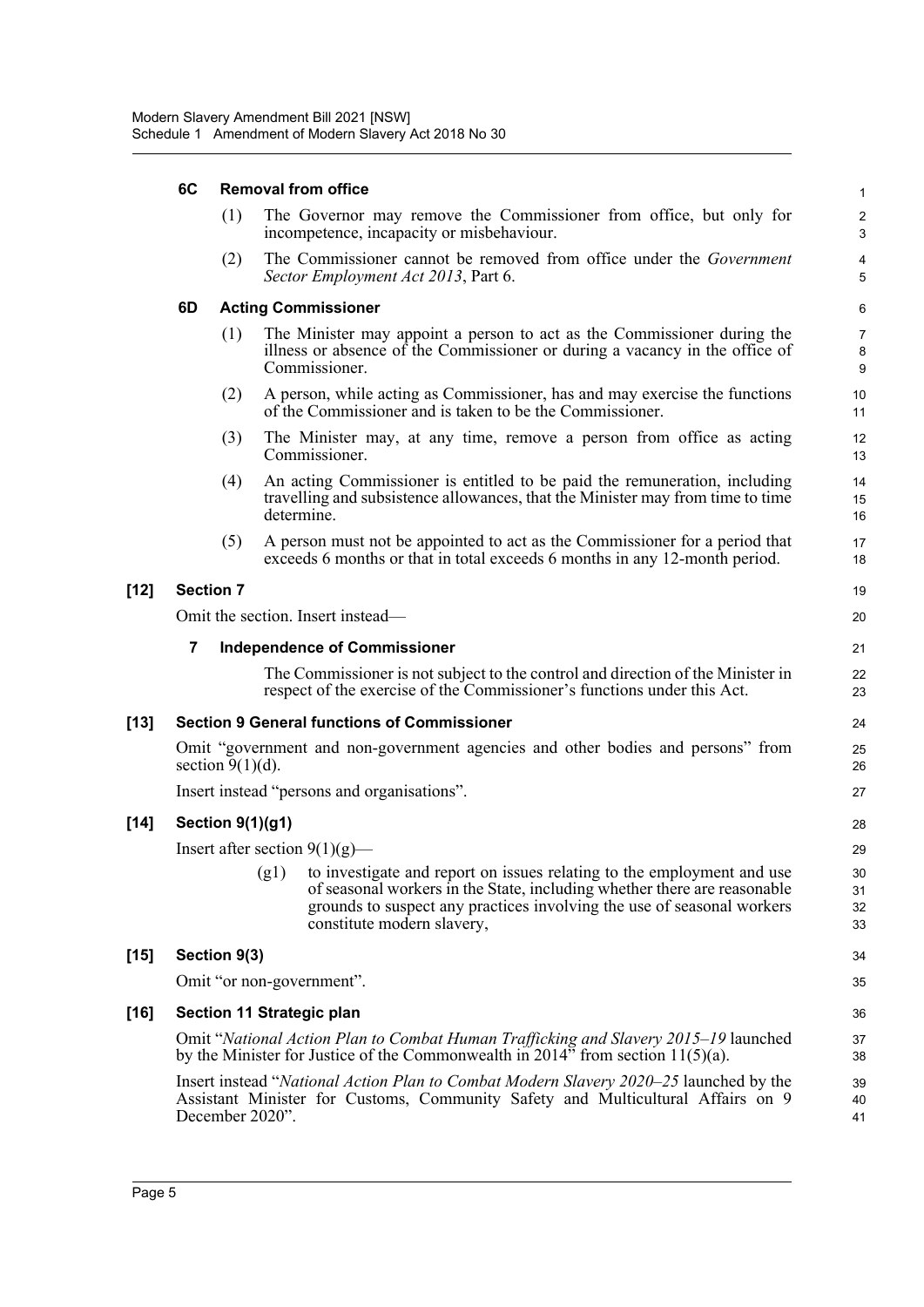| Section 12 Commissioner's public awareness and advice functions generally                                                                                                                                                                                  | $\mathbf{1}$         |
|------------------------------------------------------------------------------------------------------------------------------------------------------------------------------------------------------------------------------------------------------------|----------------------|
| Omit "a government or non-government agency or other body or organisation" from<br>section $12(d)$ .                                                                                                                                                       | $\sqrt{2}$<br>3      |
| Insert instead "another person or body".                                                                                                                                                                                                                   | 4                    |
| Sections 13(2) and 19(3)(c) and Schedule 5                                                                                                                                                                                                                 | 5                    |
| Omit "Department of Family and Community Services" wherever occurring.                                                                                                                                                                                     | 6                    |
| Insert instead "Department of Communities and Justice".                                                                                                                                                                                                    | $\overline{7}$       |
| Section 13 Referral of matters to police and other agencies in the State and<br>elsewhere                                                                                                                                                                  | 8<br>9               |
| Omit "under this section" from section 13(4). Insert instead "under this Act".                                                                                                                                                                             | 10                   |
| Section 14 Co-operation between the Commissioner and New South Wales agencies                                                                                                                                                                              | 11                   |
| Omit section 14(1). Insert instead—                                                                                                                                                                                                                        | 12                   |
| Government agencies of the State and persons and bodies that provide services<br>(1)<br>to, or advocate for, victims of modern slavery in the State must work in<br>co-operation with the Commissioner in the exercise of the Commissioner's<br>functions. | 13<br>14<br>15<br>16 |
| Section 14(2)                                                                                                                                                                                                                                              | 17                   |
| Omit ", subject to any duty of confidentiality imposed by law,".                                                                                                                                                                                           | 18                   |
| Section 14(5)                                                                                                                                                                                                                                              | 19                   |
| Omit "under this section". Insert instead "under this Act".                                                                                                                                                                                                | 20                   |
| Section 15, heading                                                                                                                                                                                                                                        | 21                   |
| Omit the heading. Insert instead—                                                                                                                                                                                                                          | 22                   |
| 15<br>Co-operation with other persons and organisations                                                                                                                                                                                                    | 23                   |
| Section 15(1)                                                                                                                                                                                                                                              | 24                   |
| Omit "government and non-government agencies, and such other persons, bodies and<br>organisations as".                                                                                                                                                     | 25<br>26             |
| Insert instead "the persons and organisations that".                                                                                                                                                                                                       | 27                   |
| Section 15(2)                                                                                                                                                                                                                                              | 28                   |
| Omit "government and non-government agencies and such other persons, bodies and<br>organisations as".                                                                                                                                                      | 29<br>30             |
| Insert instead "the persons and organisations that".                                                                                                                                                                                                       | 31                   |
| Sections 16 and 16A                                                                                                                                                                                                                                        | 32                   |
| Omit section 16. Insert instead-                                                                                                                                                                                                                           | 33                   |
| 16<br>Personal liability-co-operation with Commissioner                                                                                                                                                                                                    | 34                   |
| No criminal or civil liability, apart from under this Act, attaches to a person for<br>(1)<br>the following—                                                                                                                                               | 35<br>36             |
| (a)<br>compliance, or purported compliance in good faith, with a requirement<br>made under this Act,                                                                                                                                                       | 37<br>38             |
|                                                                                                                                                                                                                                                            |                      |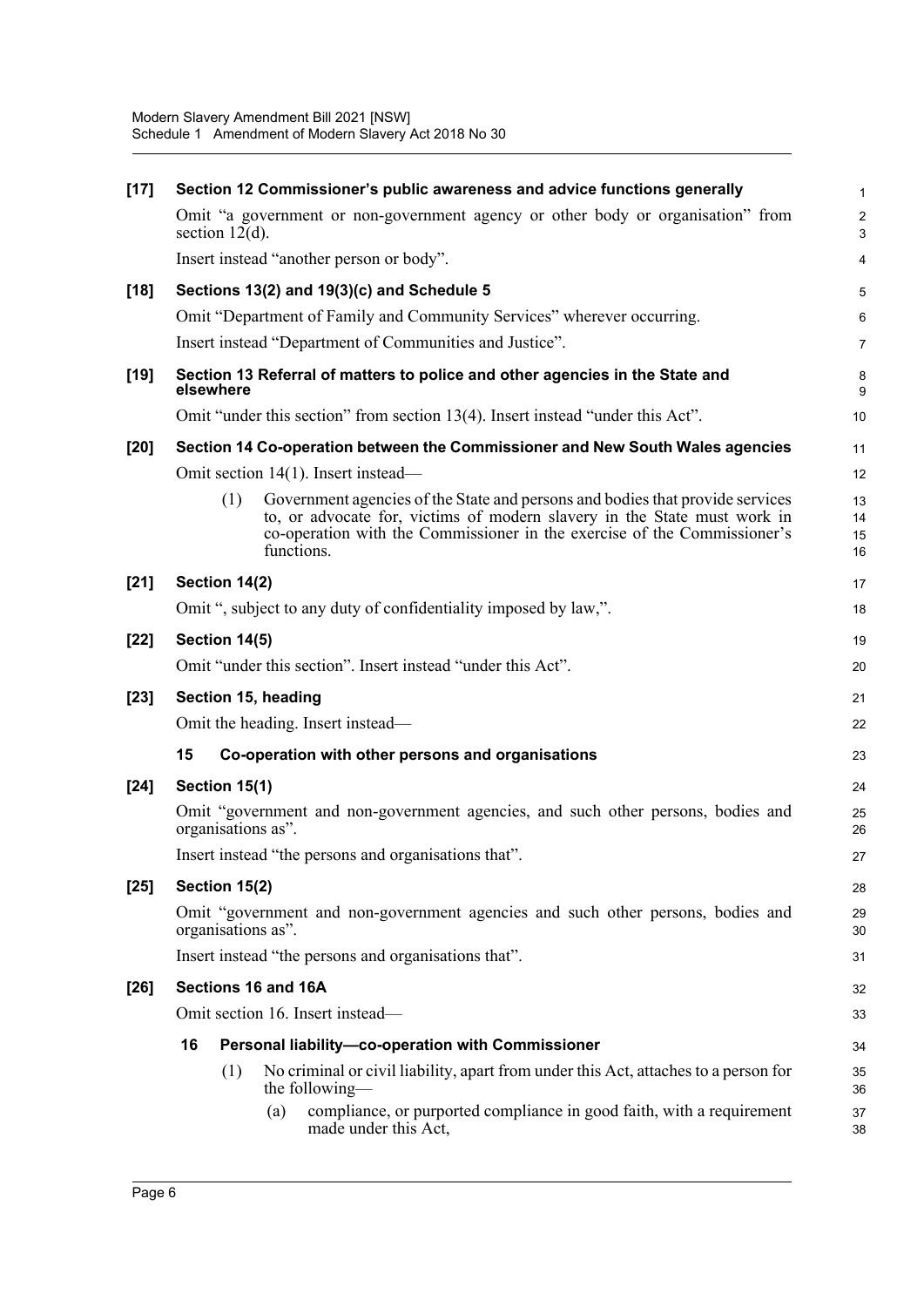|        |            |                   | (b) | providing information to the Commissioner.                                                                                                                                                                                                                                                                                                                                                            | 1                                        |
|--------|------------|-------------------|-----|-------------------------------------------------------------------------------------------------------------------------------------------------------------------------------------------------------------------------------------------------------------------------------------------------------------------------------------------------------------------------------------------------------|------------------------------------------|
|        |            | (2)               |     | Without limiting subsection $(1)$ , if a person provides information, a document<br>or other thing to the Commissioner, no civil liability attaches to the person for<br>doing so, whether the liability would arise under a contract or otherwise.                                                                                                                                                   | 2<br>$\ensuremath{\mathsf{3}}$<br>4      |
|        |            | (3)               |     | If information, a document or other thing is provided to the Commissioner, no<br>liability for defamation or other civil liability is incurred because of the<br>provision of the information, document or thing.                                                                                                                                                                                     | 5<br>6<br>$\overline{7}$                 |
|        | <b>16A</b> |                   |     | Personal liability-Commissioner and others                                                                                                                                                                                                                                                                                                                                                            | 8                                        |
|        |            | (1)               |     | A matter or thing done or omitted to be done by the Commissioner or a person<br>acting under the direction of the Commissioner does not, if the matter or thing<br>was done or omitted to be done in good faith for the purpose of exercising a<br>function under this Act or under another law, subject the Commissioner or<br>person so acting personally to an action, liability, claim or demand. | $\boldsymbol{9}$<br>10<br>11<br>12<br>13 |
|        |            | (2)               |     | However, the liability attaches instead to the Crown.                                                                                                                                                                                                                                                                                                                                                 | 14                                       |
| $[27]$ |            |                   |     | Section 19 Annual and other reports to Parliament                                                                                                                                                                                                                                                                                                                                                     | 15                                       |
|        |            |                   |     | Omit ", workers in non-government agencies" from section $19(3)(a)$ .                                                                                                                                                                                                                                                                                                                                 | 16                                       |
| $[28]$ |            | <b>Section 20</b> |     |                                                                                                                                                                                                                                                                                                                                                                                                       | 17                                       |
|        |            |                   |     | Omit the section. Insert instead—                                                                                                                                                                                                                                                                                                                                                                     | 18                                       |
|        | 20         |                   |     | Reports under Children and Young Persons (Care and Protection) Act 1998<br>and Crimes Act 1900                                                                                                                                                                                                                                                                                                        | 19<br>20                                 |
|        |            | (1)               |     | Information obtained by the Commissioner while<br>exercising<br>the<br>Commissioner's functions may be used for the following purposes—                                                                                                                                                                                                                                                               | 21<br>22                                 |
|        |            |                   | (a) | making a report to the Secretary of the Department of Communities and<br>Justice under the Children and Young Persons (Care and Protection)<br><i>Act 1998</i> , section 24,                                                                                                                                                                                                                          | 23<br>24<br>25                           |
|        |            |                   | (b) | bringing information to the attention of a member of the NSW Police<br>Force that might be of material assistance in securing the apprehension<br>of an offender, or the prosecution or conviction of an offender, for a<br>child abuse offence within the meaning of the Crimes Act 1900, section<br>316A.                                                                                           | 26<br>27<br>28<br>29<br>30               |
|        |            | (2)               |     | The Commissioner must use the information for those purposes if the<br>Commissioner has reasonable grounds to suspect that a child or young person,<br>or a class of children or young persons, is at risk of significant harm.                                                                                                                                                                       | 31<br>32<br>33                           |
| $[29]$ |            |                   |     | <b>Section 25 Government agency procurement</b>                                                                                                                                                                                                                                                                                                                                                       | 34                                       |
|        |            |                   |     | Omit "the procurement of goods and services by government agencies".                                                                                                                                                                                                                                                                                                                                  | 35                                       |
|        |            |                   |     | Insert instead "goods and services procured by government agencies".                                                                                                                                                                                                                                                                                                                                  | 36                                       |
| $[30]$ |            |                   |     | Sections 25A and 25B                                                                                                                                                                                                                                                                                                                                                                                  | 37                                       |
|        |            |                   |     | Insert after section 25—                                                                                                                                                                                                                                                                                                                                                                              | 38                                       |
|        | 25A        |                   |     | State owned corporations must make voluntary modern slavery statements if<br>not already required                                                                                                                                                                                                                                                                                                     | 39<br>40                                 |
|        |            | (1)               |     | This section applies to a State owned corporation that is not a reporting entity<br>within the meaning of the Modern Slavery Act 2018 of the Commonwealth.                                                                                                                                                                                                                                            | 41<br>42                                 |
|        |            |                   |     |                                                                                                                                                                                                                                                                                                                                                                                                       |                                          |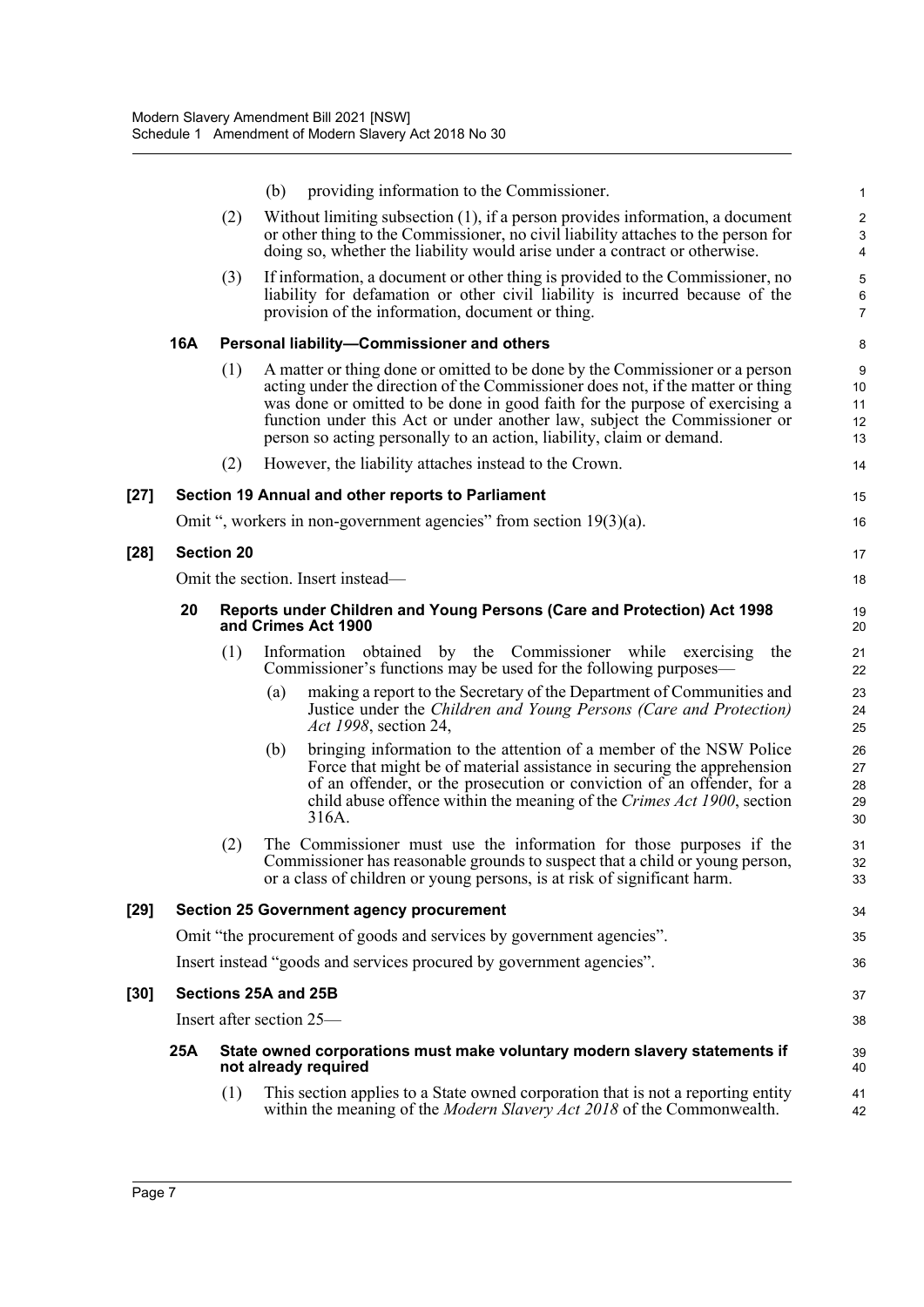**Note—** See the *Modern Slavery Act 2018* of the Commonwealth, section 5 for the meaning of "reporting entity" under that Act.

- (2) A State owned corporation to which this section applies must volunteer to comply with the requirements of the *Modern Slavery Act 2018* of the Commonwealth, as referred to in that Act, section 6, if it is eligible to do so. **Note—** A corporation that volunteers under the *Modern Slavery Act 2018* of the Commonwealth, section 6 is a reporting entity for the purposes of that Act.
- (3) A State owned corporation that has volunteered under subsection (2) must not revoke a notice given under the *Modern Slavery Act 2018* of the Commonwealth, section 6.

#### **25B State owned corporations must publish Commonwealth modern slavery statements**

As soon as is practicable after giving the Minister, within the meaning of the *Modern Slavery Act 2018* of the Commonwealth, a modern slavery statement under that Act, a State owned corporation must—

- (a) publish a copy of the modern slavery statement on a publicly accessible website kept by the corporation, and
- (b) give the Commissioner written notice that the statement has been published.

#### **[31] Section 26(1)(c1)–(e)**

[32] Section

Insert at the end of section  $26(1)(c)$ —

|       | the end of section $26(1)(c)$ —                                                                                                                                                                                                                   | 21                   |
|-------|---------------------------------------------------------------------------------------------------------------------------------------------------------------------------------------------------------------------------------------------------|----------------------|
|       | , and                                                                                                                                                                                                                                             | 22                   |
| (c1)  | identifies any State owned corporation that has failed to provide the<br>Minister, within the meaning of the <i>Modern Slavery Act 2018</i> of the<br>Commonwealth, with a modern slavery statement for a reporting period<br>under that Act, and | 23<br>24<br>25<br>26 |
| (d)   | includes other information the Commissioner thinks appropriate, and                                                                                                                                                                               | 27                   |
| (e)   | includes other information required by the regulations to be recorded on<br>the register.                                                                                                                                                         | 28<br>29             |
| 26(3) |                                                                                                                                                                                                                                                   | 30                   |
|       | er section $26(2)$ —                                                                                                                                                                                                                              | 31                   |

- Insert aft
	- (3) The regulations may— (a) require government agencies and commercial organisations to give specified information to the Commissioner for inclusion on the register, and
		- (b) specify the way the information is to be given to the Commissioner.

#### **[33] Section 27 Codes of practice**

Omit section 27(1). Insert instead—

(1) The Commissioner may develop, and make publicly available, codes of practice for the purpose of providing guidance in identifying modern slavery taking place within the supply chains of organisations and steps that can be taken to remediate or monitor identified risks.

#### **[34] Section 28 Commissioner's public awareness and advice functions—supply chains** Omit "government and non-government agencies" wherever occurring in section 28(1) and (2). 43 44 45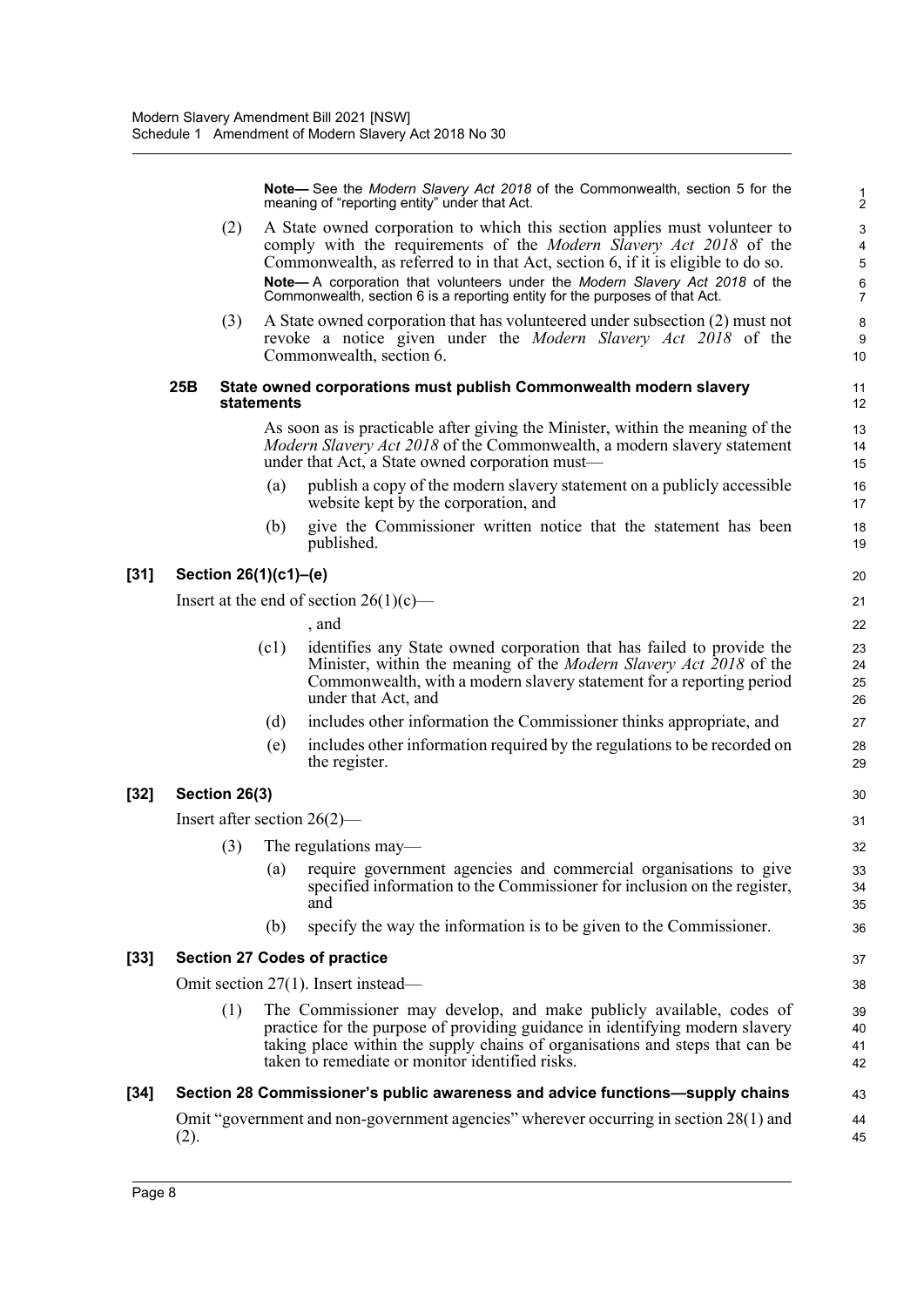|        |                   |                    |                            | Insert instead "organisations".                                                                                                                                                                                                                                                       | 1                          |  |
|--------|-------------------|--------------------|----------------------------|---------------------------------------------------------------------------------------------------------------------------------------------------------------------------------------------------------------------------------------------------------------------------------------|----------------------------|--|
| $[35]$ |                   | Section 28(1)      |                            |                                                                                                                                                                                                                                                                                       | 2                          |  |
|        |                   |                    |                            | Omit "encouraging agencies". Insert instead "encouraging organisations".                                                                                                                                                                                                              | 3                          |  |
| $[36]$ |                   |                    | <b>Part 4 Court orders</b> |                                                                                                                                                                                                                                                                                       | 4                          |  |
|        |                   | Omit the Part.     |                            |                                                                                                                                                                                                                                                                                       | 5                          |  |
| $[37]$ |                   | <b>Section 30A</b> |                            |                                                                                                                                                                                                                                                                                       | 6                          |  |
|        |                   |                    |                            | Insert after section 30—                                                                                                                                                                                                                                                              | 7                          |  |
|        | 30A               |                    | modern slavery             | Duty to ensure goods and services procured by Parliament not product of                                                                                                                                                                                                               | 8<br>9                     |  |
|        |                   | (1)                |                            | The Department of Parliamentary Services must take reasonable steps to<br>ensure goods and services procured by and for the Houses of Parliament are<br>not the product of modern slavery.                                                                                            | 10<br>11<br>12             |  |
|        |                   | (2)                |                            | The Executive Manager, Parliamentary Services in the Parliament's<br>Department of Parliamentary Services must, within 5 months after the end of<br>each financial year, prepare a report (an <i>annual report</i> ) that contains the<br>following-                                  | 13<br>14<br>15<br>16       |  |
|        |                   |                    | (a)                        | a statement of the action taken by the Department of Parliamentary<br>Services in relation to any issue raised by the Anti-slavery<br>Commissioner during the year concerning the operations of the<br>Department and identified by the Commissioner as being a significant<br>issue, | 17<br>18<br>19<br>20<br>21 |  |
|        |                   |                    | (b)                        | a statement of steps taken to ensure goods and services procured by and<br>for the Department during the year were not the product of modern<br>slavery.                                                                                                                              | 22<br>23<br>24             |  |
|        |                   | (3)                |                            | The annual report must be-                                                                                                                                                                                                                                                            | 25                         |  |
|        |                   |                    | (a)                        | given to the Presiding Officer of each House of Parliament, and                                                                                                                                                                                                                       | 26                         |  |
|        |                   |                    | (b)                        | tabled in each House of Parliament by the Presiding Officer within 14<br>sitting days of being given the annual report.                                                                                                                                                               | 27<br>28                   |  |
|        |                   | (4)                |                            | Subsection (1) does not have effect until 1 July 2022.                                                                                                                                                                                                                                | 29                         |  |
|        |                   | (5)                | 2022.                      | Subsection (2) does not apply to a financial year commencing before 1 July                                                                                                                                                                                                            | 30<br>31                   |  |
| $[38]$ | <b>Section 33</b> |                    |                            |                                                                                                                                                                                                                                                                                       |                            |  |
|        |                   |                    |                            | Omit the section. Insert instead—                                                                                                                                                                                                                                                     | 33                         |  |
|        | 33                |                    |                            | Nature of proceedings for offences                                                                                                                                                                                                                                                    | 34                         |  |
|        |                   |                    |                            | Proceedings for an offence under this Act or the regulations may be dealt with<br>summarily before the Local Court.                                                                                                                                                                   | 35<br>36                   |  |
| $[39]$ |                   |                    | Sections 35 and 36         |                                                                                                                                                                                                                                                                                       | 37                         |  |
|        |                   |                    |                            | Insert after section 34—                                                                                                                                                                                                                                                              | 38                         |  |
|        | 35                |                    |                            | <b>Commissioner of Police to provide certain information</b>                                                                                                                                                                                                                          | 39                         |  |
|        |                   | (1)                |                            | The Commissioner of Police is, on request or in accordance with arrangements<br>with the Commissioner, to provide the Commissioner with information<br>regarding modern slavery and victims of modern slavery.                                                                        | 40<br>41<br>42             |  |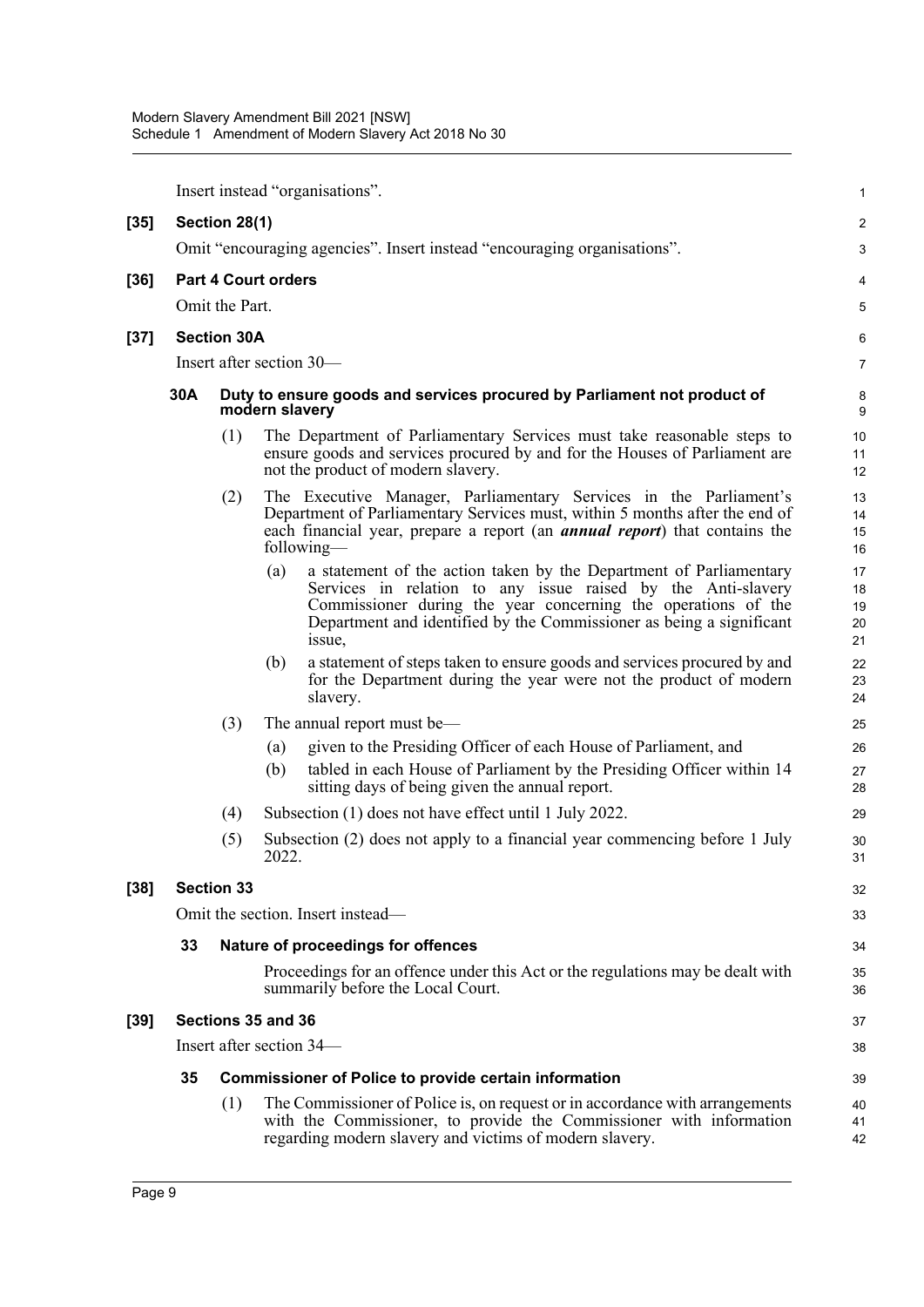|    | (2)<br>The Commissioner is not to disclose information provided under this section<br>except with the written consent of the Commissioner of Police. |                      |                                                                                                                                                                                                                                                                                                                            |                      |
|----|------------------------------------------------------------------------------------------------------------------------------------------------------|----------------------|----------------------------------------------------------------------------------------------------------------------------------------------------------------------------------------------------------------------------------------------------------------------------------------------------------------------------|----------------------|
|    | (3)                                                                                                                                                  | would—               | The Commissioner of Police is not required to provide information under this<br>section if the Commissioner of Police reasonably believes that to do so                                                                                                                                                                    | 3<br>4<br>5          |
|    |                                                                                                                                                      | (a)                  | prejudice the investigation of a contravention,<br>or possible<br>contravention, of a law in a particular case, or                                                                                                                                                                                                         | 6<br>$\overline{7}$  |
|    |                                                                                                                                                      | (b)                  | prejudice a coronial inquest or inquiry, or                                                                                                                                                                                                                                                                                | 8                    |
|    |                                                                                                                                                      | (c)                  | prejudice care proceedings, or                                                                                                                                                                                                                                                                                             | 9                    |
|    |                                                                                                                                                      | (d)                  | contravene legal professional or client legal privilege, or                                                                                                                                                                                                                                                                | 10                   |
|    |                                                                                                                                                      | (e)                  | enable the existence or identity of a confidential source of information<br>in relation to the enforcement or administration of a law to be<br>ascertained, or                                                                                                                                                             | 11<br>12<br>13       |
|    |                                                                                                                                                      | (f)                  | endanger a person's life or physical safety, or                                                                                                                                                                                                                                                                            | 14                   |
|    |                                                                                                                                                      | (g)                  | prejudice the effectiveness of a lawful method or procedure for<br>preventing, detecting, investigating or dealing with a contravention, or<br>possible contravention, of a law, or                                                                                                                                        | 15<br>16<br>17       |
|    |                                                                                                                                                      | (h)                  | not be in the public interest.                                                                                                                                                                                                                                                                                             | 18                   |
|    | (4)                                                                                                                                                  |                      | If the Commissioner of Police refuses to provide information in accordance<br>with a request or arrangements under this section, the Commissioner of Police<br>must, at the time the Commissioner of Police notifies the Commissioner of the<br>refusal, provide the Commissioner with reasons in writing for the refusal. | 19<br>20<br>21<br>22 |
| 36 |                                                                                                                                                      | <b>Review of Act</b> |                                                                                                                                                                                                                                                                                                                            | 23                   |
|    | (1)                                                                                                                                                  |                      | The Modern Slavery Committee—                                                                                                                                                                                                                                                                                              | 24                   |
|    |                                                                                                                                                      | (a)                  | is to review this Act to determine whether the policy objectives of the<br>Act remain valid and whether the terms of the Act remain appropriate<br>for securing the objectives, and                                                                                                                                        | 25<br>26<br>27       |
|    |                                                                                                                                                      | (b)                  | while undertaking the review, may investigate any other related matter<br>the Committee considers appropriate.                                                                                                                                                                                                             | 28<br>29             |
|    | (2)                                                                                                                                                  |                      | The review is to be undertaken as soon as possible after the period of 12<br>months from the commencement of this Act.                                                                                                                                                                                                     | 30<br>31             |
|    | (3)                                                                                                                                                  | Act.                 | A report on the outcome of the review and related investigations is to be tabled<br>in each House of Parliament within 24 months from the commencement of this                                                                                                                                                             | 32<br>33<br>34       |
| 37 |                                                                                                                                                      |                      | Power to require provision of documents and information                                                                                                                                                                                                                                                                    | 35                   |
|    | (1)                                                                                                                                                  |                      | The Commissioner may exercise a function under this section only if the<br>Commissioner has reasonable grounds to suspect that practices involving the<br>use of seasonal workers that constitute modern slavery have or are occurring.                                                                                    | 36<br>37<br>38       |
|    | (2)                                                                                                                                                  | person-              | The Commissioner may, by written notice given to a person, require the                                                                                                                                                                                                                                                     | 39<br>40             |
|    |                                                                                                                                                      | (a)                  | to provide information the Commissioner reasonably requires for the<br>authorised purpose, or                                                                                                                                                                                                                              | 41<br>42             |
|    |                                                                                                                                                      | (b)                  | to produce to the Commissioner, at the place and time specified in the<br>notice, any document the Commissioner reasonably requires for the<br>authorised purpose, or                                                                                                                                                      | 43<br>44<br>45       |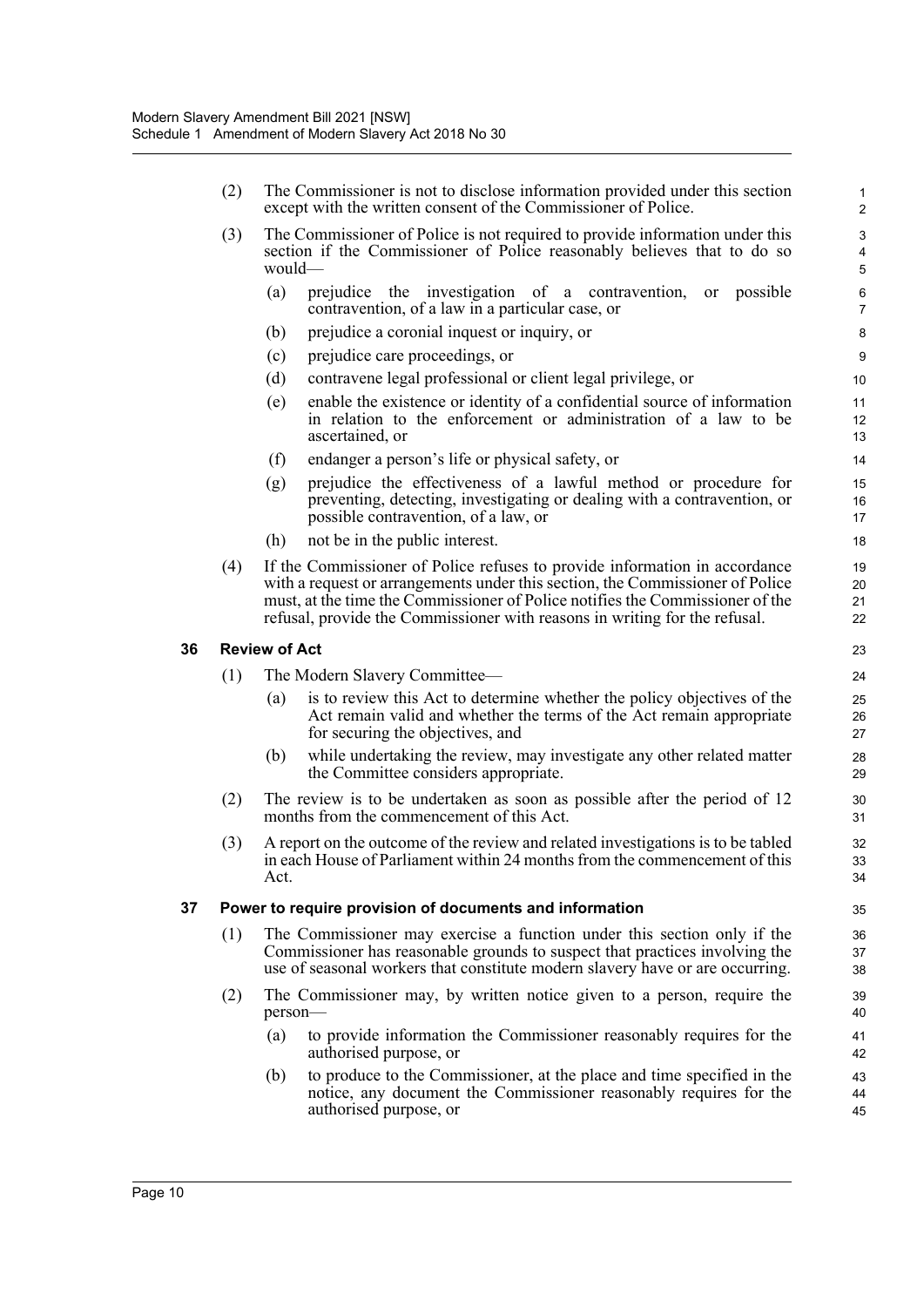|      |                            | (c)<br>to answer questions about any matters in respect of which information<br>is reasonably required for the authorised purpose, or                                                                                                                                               | 1<br>$\overline{\mathbf{c}}$ |
|------|----------------------------|-------------------------------------------------------------------------------------------------------------------------------------------------------------------------------------------------------------------------------------------------------------------------------------|------------------------------|
|      |                            | to attend at a specified place and time to answer questions under this<br>(d)<br>section if attendance at that place is reasonably required in order that the<br>questions can be properly put and answered.                                                                        | 3<br>4<br>5                  |
|      | (3)                        | The place and time at which a person may be required to produce a document,<br>or to attend and answer questions, is to be a place and time nominated by the<br>Commissioner that is reasonable in the circumstances.                                                               | 6<br>7<br>8                  |
|      | (4)                        | A notice under this section that requires a person to produce a document may<br>only require a person to produce existing documents that are in the person's<br>possession or that are within the person's power to obtain lawfully.                                                | 9<br>10<br>11                |
|      | (5)                        | The Commissioner may take copies of any documents provided under this<br>section.                                                                                                                                                                                                   | 12<br>13                     |
|      | (6)                        | If the Commissioner has reason to believe that any documents provided under<br>this section are evidence of an offence against this Act or the regulations, the<br>Commissioner may retain the documents until proceedings for the offence<br>have been heard and determined.       | 14<br>15<br>16<br>17         |
|      | (7)                        | A person who, without reasonable excuse, fails to comply with a requirement<br>made of the person under this section is guilty of an offence.<br>Maximum penalty—200 penalty units.                                                                                                 | 18<br>19<br>20               |
|      | (8)                        | A person who provides any document or information, or answers any question,<br>in purported compliance with a requirement made under this section, knowing<br>that the document, information or answer is false or misleading in a material<br>particular, is guilty of an offence. | 21<br>22<br>23<br>24         |
|      |                            | Maximum penalty—400 penalty units or imprisonment for 2 years, or both.                                                                                                                                                                                                             | 25                           |
|      | (9)                        | In this section, the <i>authorised purpose</i> is the purpose of carrying out the<br>Commissioner's functions under section $9(1)(g1)$ .                                                                                                                                            | 26<br>27                     |
| [40] | <b>Schedule 2 Offences</b> |                                                                                                                                                                                                                                                                                     | 28                           |
|      |                            | Insert ", but only in relation to tissue that is an organ" after "32" in the matter relating to the<br>Human Tissue Act 1983.                                                                                                                                                       | 29<br>30                     |
| [41] | <b>Schedule 2</b>          |                                                                                                                                                                                                                                                                                     | 31                           |
|      |                            | Insert in appropriate order in the matter relating to the Commonwealth Criminal Code—                                                                                                                                                                                               | 32                           |
|      | 271.7B                     | Offence of organ trafficking—entry into and exit from Australia                                                                                                                                                                                                                     |                              |
|      | 271.7C                     | Organ trafficking-aggravated offence                                                                                                                                                                                                                                                |                              |
|      | 271.7D                     | Offence of domestic organ trafficking                                                                                                                                                                                                                                               |                              |
|      | 271.7E                     | Domestic organ trafficking—aggravated offence                                                                                                                                                                                                                                       |                              |
| [42] |                            | Schedule 3 Savings, transitional and other provisions                                                                                                                                                                                                                               | 33                           |
|      |                            | Omit clause 1. Insert instead-                                                                                                                                                                                                                                                      | 34                           |
|      | 1                          | <b>Regulations</b>                                                                                                                                                                                                                                                                  | 35                           |
|      | (1)                        | The regulations may contain provisions of a savings or transitional nature<br>consequent on the commencement of-                                                                                                                                                                    | 36<br>37                     |
|      |                            | a provision of this Act, or<br>(a)                                                                                                                                                                                                                                                  | 38                           |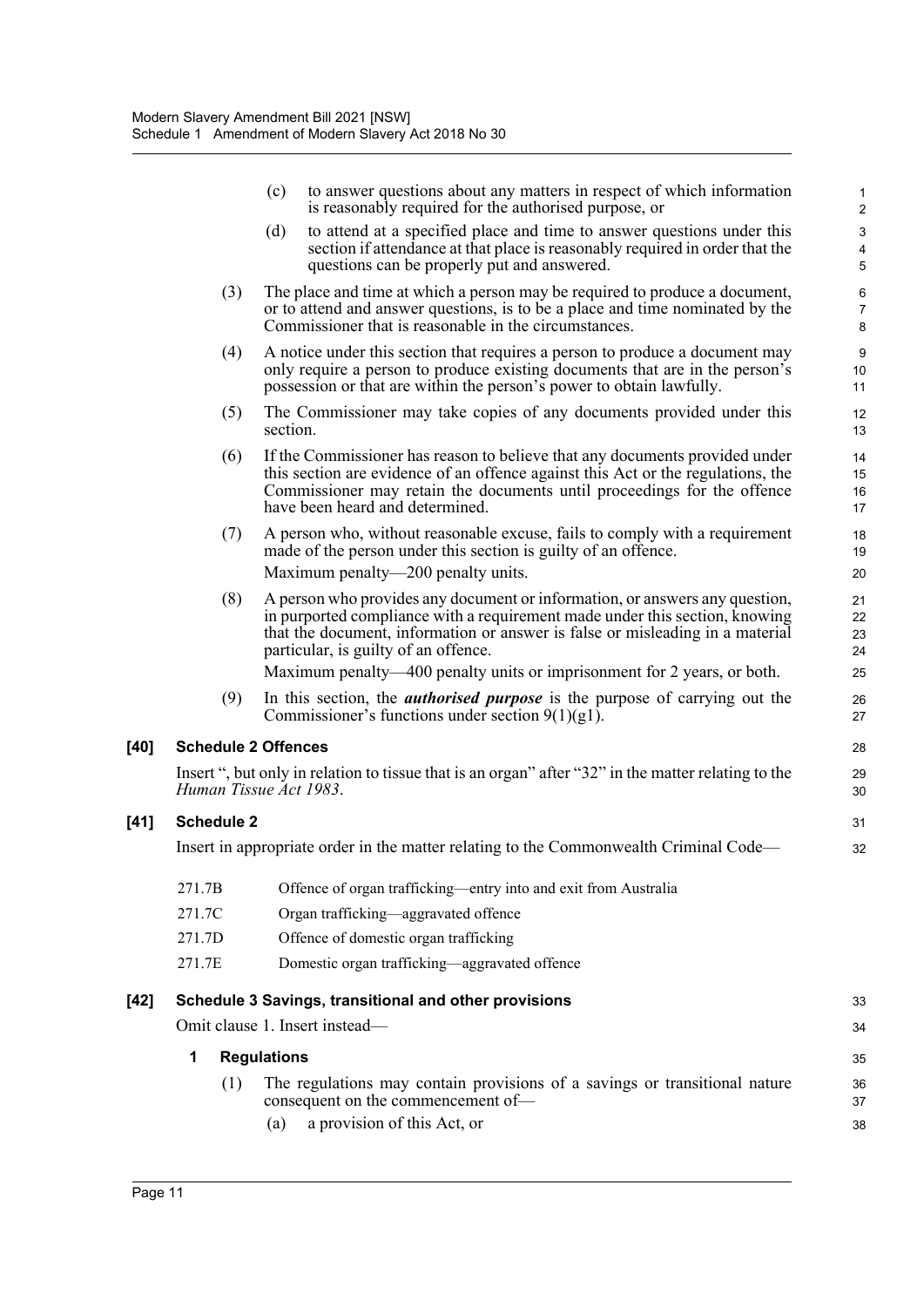|      |                                | (b)    | a provision amending this Act.                                                                                                                                                                                                                                            | $\mathbf{1}$         |
|------|--------------------------------|--------|---------------------------------------------------------------------------------------------------------------------------------------------------------------------------------------------------------------------------------------------------------------------------|----------------------|
|      | (2)                            |        | A savings or transitional provision consequent on the commencement of a<br>provision must not be made more than 2 years after that commencement.                                                                                                                          | 2<br>3               |
|      | (3)                            |        | A savings or transitional provision made consequent on the commencement of<br>a provision is repealed 2 years after that commencement.                                                                                                                                    | 4<br>5               |
|      | (4)                            |        | A savings or transitional provision made consequent on the commencement of<br>a provision may take effect before that commencement but not before—                                                                                                                        | 6<br>$\overline{7}$  |
|      |                                | (a)    | for a provision of this Act—the date of assent to this Act, or                                                                                                                                                                                                            | 8                    |
|      |                                | (b)    | for a provision amending this Act—the date of assent to the amending<br>Act.                                                                                                                                                                                              | $9\,$<br>10          |
|      | (5)                            |        | A savings or transitional provision taking effect before its publication on the<br>NSW legislation website does not—                                                                                                                                                      | 11<br>12             |
|      |                                | (a)    | affect the rights of a person existing before the publication in a way<br>prejudicial to the person, or                                                                                                                                                                   | 13<br>14             |
|      |                                | (b)    | impose liabilities on a person for anything done or omitted to be done<br>before the publication.                                                                                                                                                                         | 15<br>16             |
|      | (6)                            |        | In this clause-                                                                                                                                                                                                                                                           | 17                   |
|      |                                |        | <b>person</b> does not include the State or an authority of the State.                                                                                                                                                                                                    | 18                   |
| [43] |                                |        | Schedule 4 Amendment of Crimes Act 1900 No 40                                                                                                                                                                                                                             | 19                   |
|      |                                |        | Omit Schedule 4[2], section 91G(3A). Insert instead—                                                                                                                                                                                                                      | 20                   |
|      | (3A)                           | which— | In this section, <i>circumstances</i> of aggravation means circumstances in                                                                                                                                                                                               | 21<br>22             |
|      |                                | (a)    | the alleged victim is under 10 years of age, or                                                                                                                                                                                                                           | 23                   |
|      |                                | (b)    | at the time of, or immediately before or after, the commission of the<br>offence, the alleged offender intentionally or recklessly inflicts actual<br>bodily harm on the alleged victim or any other person who is present or<br>nearby, or                               | 24<br>25<br>26<br>27 |
|      |                                | (c)    | at the time of, or immediately before or after, the commission of the<br>offence, the alleged offender threatens to inflict actual bodily harm on<br>the alleged victim or any other person who is present or nearby by<br>means of an offensive weapon or instrument, or | 28<br>29<br>30<br>31 |
|      |                                | (d)    | the alleged offender is in the company of another person or persons, or                                                                                                                                                                                                   | 32                   |
|      |                                |        | (e) the alleged victim is, whether generally or at the time of the commission<br>of the offence, under the authority of the alleged offender, or                                                                                                                          | 33<br>34             |
|      |                                | (f)    | the alleged victim has a serious physical disability, or                                                                                                                                                                                                                  | 35                   |
|      |                                | (g)    | the alleged victim has a cognitive impairment, or                                                                                                                                                                                                                         | 36                   |
|      |                                | (h)    | the alleged offender took advantage of the alleged victim being under<br>the influence of alcohol or a drug in order to commit the offence, or                                                                                                                            | 37<br>38             |
|      |                                | (i)    | the alleged offender deprives the alleged victim of his or her liberty for<br>a period before or after the commission of the offence, or                                                                                                                                  | 39<br>40             |
|      |                                | (j)    | the alleged offender breaks and enters into a dwelling-house or other<br>building with the intention of committing the offence or another serious<br>indictable offence.                                                                                                  | 41<br>42<br>43       |
| [44] | Schedule 4[2A]                 |        |                                                                                                                                                                                                                                                                           | 44                   |
|      | Insert after Schedule $4[2]$ — |        |                                                                                                                                                                                                                                                                           | 45                   |
|      |                                |        |                                                                                                                                                                                                                                                                           |                      |

[44]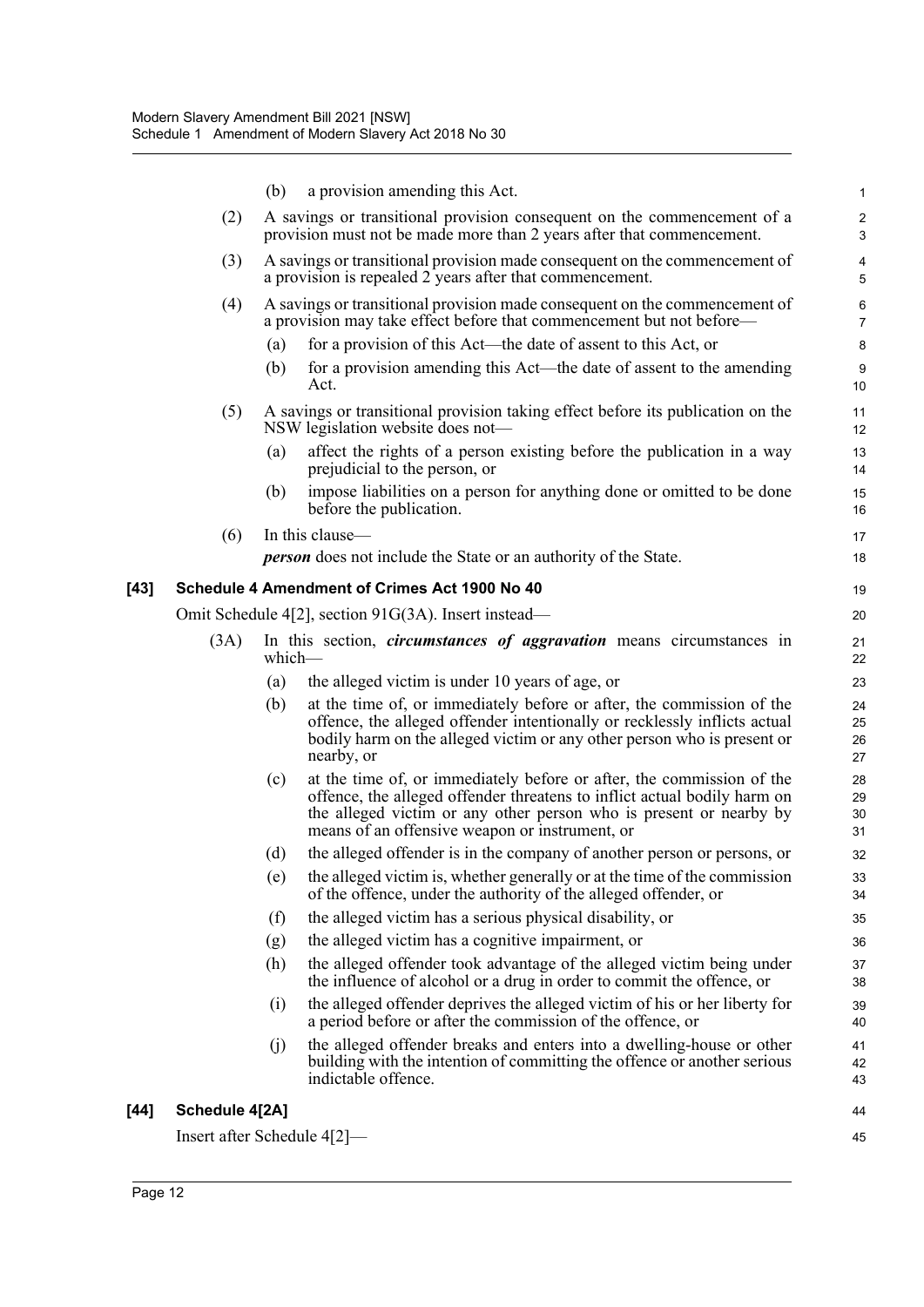|        | [2A]                           | <b>Section 91HB</b> |     |                                                                                                                                                                                                                      | 1                       |  |  |  |
|--------|--------------------------------|---------------------|-----|----------------------------------------------------------------------------------------------------------------------------------------------------------------------------------------------------------------------|-------------------------|--|--|--|
|        |                                |                     |     | Renumber section 91HAA as section 91HB and move to its appropriate location.                                                                                                                                         | $\overline{c}$          |  |  |  |
| $[45]$ | Schedule 4[7], section 93AB(1) |                     |     |                                                                                                                                                                                                                      |                         |  |  |  |
|        |                                |                     |     | Insert ", in New South Wales" after "if".                                                                                                                                                                            | $\overline{\mathbf{4}}$ |  |  |  |
| $[46]$ |                                |                     |     | Schedule 4[7], section 93AC(2)                                                                                                                                                                                       | 5                       |  |  |  |
|        |                                |                     |     | Omit the subsection. Insert instead—                                                                                                                                                                                 | 6                       |  |  |  |
|        |                                | (2)                 |     | For the purposes of this section, a child enters into a <i>forced marriage</i> if—                                                                                                                                   | $\overline{7}$          |  |  |  |
|        |                                |                     | (a) | the child enters into the marriage without freely and fully consenting—<br>because of the use of coercion, threat or deception, or<br>(i)<br>because the child was incapable of understanding the nature and<br>(ii) | 8<br>9<br>10            |  |  |  |
|        |                                |                     | (b) | effect of the marriage ceremony, or<br>when the marriage is entered into, the child is under 16 years of age.                                                                                                        | 11<br>12                |  |  |  |
| $[47]$ |                                |                     |     | Schedule 4[7], section 93AC(4) and (5)                                                                                                                                                                               | 13                      |  |  |  |
|        |                                |                     |     | Omit the subsections. Insert instead-                                                                                                                                                                                | 14                      |  |  |  |
|        |                                | (4)                 |     | A person is guilty of an offence if the person—                                                                                                                                                                      | 15                      |  |  |  |
|        |                                |                     | (a) | enters into a marriage with a child, and                                                                                                                                                                             | 16                      |  |  |  |
|        |                                |                     | (b) | knows that it is a forced marriage, and                                                                                                                                                                              | 17                      |  |  |  |
|        |                                |                     | (c) | is not a victim of the forced marriage.                                                                                                                                                                              | 18                      |  |  |  |
|        |                                |                     |     | Maximum penalty—imprisonment for 9 years.                                                                                                                                                                            | 19                      |  |  |  |
|        |                                | (5)                 |     | For the purposes of subsection $(2)(a)(i)$ , the subparagraph applies whether the<br>use of the coercion, threat or deception—                                                                                       | 20<br>21                |  |  |  |
|        |                                |                     | (a) | is by another party to the marriage or by another person, or                                                                                                                                                         | 22                      |  |  |  |
|        |                                |                     | (b) | is against the child or another person.                                                                                                                                                                              | 23                      |  |  |  |
| $[48]$ |                                |                     |     | <b>Schedule 5 Amendment of other Acts and regulations</b>                                                                                                                                                            | 24                      |  |  |  |
|        |                                |                     |     | Insert before Schedule 5.3[1]—                                                                                                                                                                                       | 25                      |  |  |  |
|        | [1A]                           |                     |     | <b>Section 3 Definitions</b>                                                                                                                                                                                         | 26                      |  |  |  |
|        |                                |                     |     | Insert in alphabetical order in section $3(1)$ —                                                                                                                                                                     | 27                      |  |  |  |
|        |                                |                     |     | <b>Commonwealth Criminal Code</b> means the Criminal Code set out in the<br>Schedule to the Criminal Code Act 1995 of the Commonwealth.                                                                              | 28<br>29                |  |  |  |
| $[49]$ |                                |                     |     | Schedule 5.3[1] and [5]                                                                                                                                                                                              | 30                      |  |  |  |
|        |                                |                     |     | Insert "or the Commonwealth Criminal Code, section 270.7B (Forced marriage offences)"<br>after "of the Crimes Act 1900" wherever occurring.                                                                          | 31<br>32                |  |  |  |
| [50]   |                                |                     |     | Schedule 5.3[3], section $7(1)(d)$ and (e)                                                                                                                                                                           | 33                      |  |  |  |
|        |                                |                     |     | Omit section $7(1)(d)$ . Insert instead—                                                                                                                                                                             | 34                      |  |  |  |
|        |                                |                     | (d) | conduct amounting to the coercion or deception of, or a threat to, a child<br>to enter into a forced marriage within the meaning of the Crimes Act<br>1900, section 93AC, or                                         | 35<br>36<br>37          |  |  |  |
|        |                                |                     | (e) | conduct amounting to the coercion or deception of, or a threat to, a<br>person to enter into a forced marriage within the meaning of the                                                                             | 38<br>39                |  |  |  |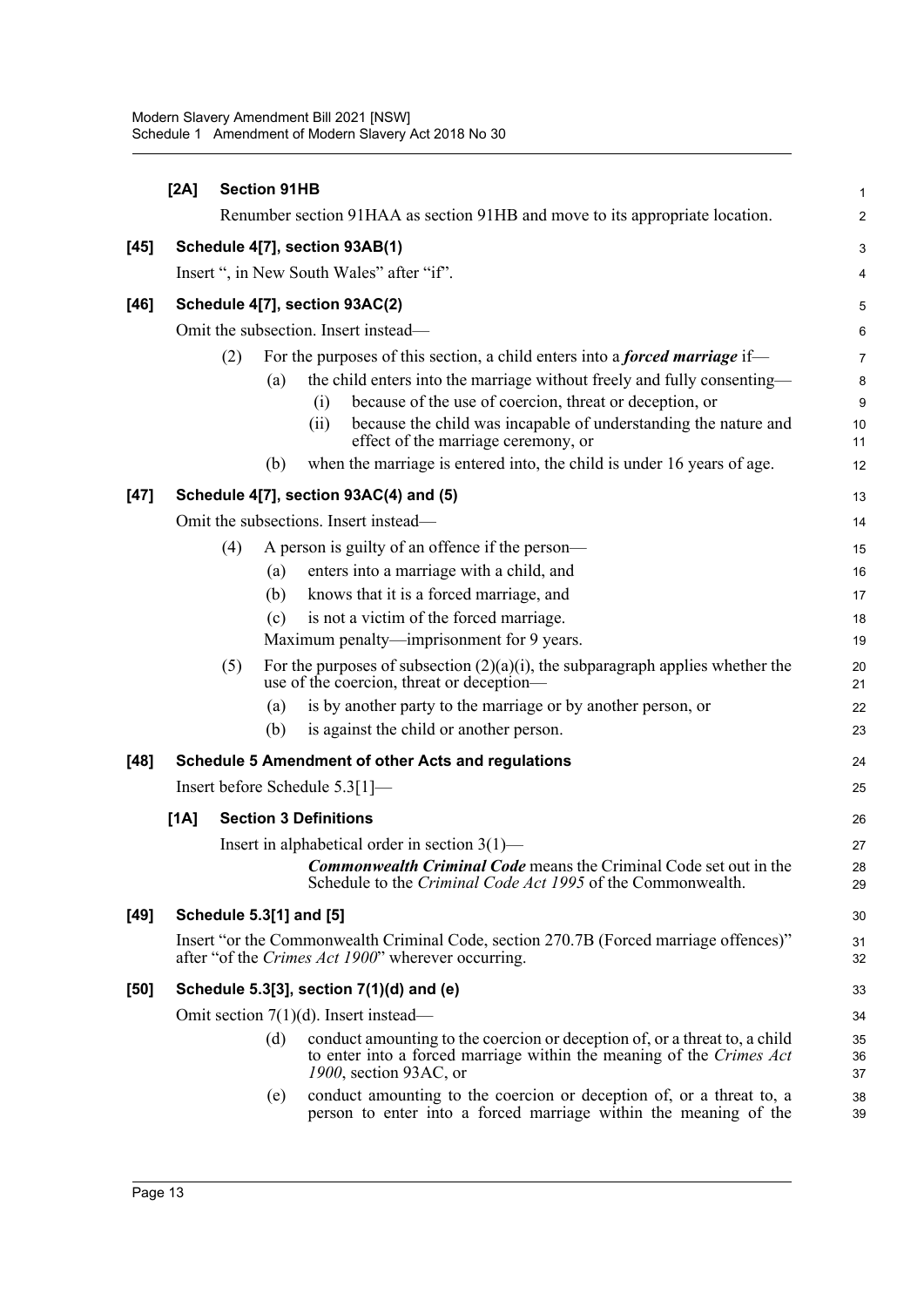|      |                                                                                 |                                   | Commonwealth Criminal Code, section 270.7A (Definition of forced<br>marriage).                                                                                                                                                                                                                                                                                                    | $\mathbf{1}$<br>2                        |  |  |  |  |  |
|------|---------------------------------------------------------------------------------|-----------------------------------|-----------------------------------------------------------------------------------------------------------------------------------------------------------------------------------------------------------------------------------------------------------------------------------------------------------------------------------------------------------------------------------|------------------------------------------|--|--|--|--|--|
| [51] |                                                                                 | Schedule 5.3[4], section 35(2A)   |                                                                                                                                                                                                                                                                                                                                                                                   | 3                                        |  |  |  |  |  |
|      | Omit section 35(2A). Insert instead—                                            |                                   |                                                                                                                                                                                                                                                                                                                                                                                   |                                          |  |  |  |  |  |
|      | (2A)                                                                            |                                   | Without limiting the generality of subsection $(2)(f)$ , an apprehended violence<br>order may prohibit behaviour of the defendant that might coerce, threaten or<br>deceive the protected person to enter into a forced marriage within the<br>meaning of the Crimes Act 1900, section 93AC or the Commonwealth<br>Criminal Code, section 270.7A (Definition of forced marriage). | 5<br>6<br>$\overline{7}$<br>$\bf 8$<br>9 |  |  |  |  |  |
| [52] |                                                                                 | Schedule 5.3[8], section 48(2)(c) |                                                                                                                                                                                                                                                                                                                                                                                   | 10                                       |  |  |  |  |  |
|      |                                                                                 |                                   | Insert "or the Commonwealth Criminal Code, section 270.7A (Definition of forced<br>marriage)" after "the Crimes Act 1900".                                                                                                                                                                                                                                                        | 11<br>12                                 |  |  |  |  |  |
| [53] | Schedule 5.3A                                                                   |                                   |                                                                                                                                                                                                                                                                                                                                                                                   |                                          |  |  |  |  |  |
|      | Insert after Schedule 5.3-                                                      |                                   |                                                                                                                                                                                                                                                                                                                                                                                   |                                          |  |  |  |  |  |
|      |                                                                                 |                                   | 5.3A Crimes (High Risk Offenders) Act 2006 No 7                                                                                                                                                                                                                                                                                                                                   | 15                                       |  |  |  |  |  |
|      | Section 5 Definitions of "serious sex offence" and "offence of a sexual nature" |                                   |                                                                                                                                                                                                                                                                                                                                                                                   |                                          |  |  |  |  |  |
|      |                                                                                 | Insert after section $5(2)(a)$ —  |                                                                                                                                                                                                                                                                                                                                                                                   | 17                                       |  |  |  |  |  |
|      |                                                                                 | $\left( a1\right)$                | an offence under the Crimes Act 1900, Part 3, Division 10A,                                                                                                                                                                                                                                                                                                                       | 18                                       |  |  |  |  |  |
| [54] | Schedule 5.4A and 5.4B                                                          |                                   |                                                                                                                                                                                                                                                                                                                                                                                   |                                          |  |  |  |  |  |
|      |                                                                                 | Insert after Schedule 5.4-        |                                                                                                                                                                                                                                                                                                                                                                                   | 20                                       |  |  |  |  |  |
|      |                                                                                 |                                   | 5.4A Defamation Act 2005 No 77                                                                                                                                                                                                                                                                                                                                                    | 21                                       |  |  |  |  |  |
|      |                                                                                 |                                   | Schedule 1 Additional publications to which absolute privilege applies                                                                                                                                                                                                                                                                                                            | 22                                       |  |  |  |  |  |
|      |                                                                                 | Insert after clause 34-           |                                                                                                                                                                                                                                                                                                                                                                                   | 23                                       |  |  |  |  |  |
|      | 35                                                                              |                                   | Matters arising under Modern Slavery Act 2018                                                                                                                                                                                                                                                                                                                                     | 24                                       |  |  |  |  |  |
|      |                                                                                 |                                   | Without limiting section $27(2)(a)$ –(c), matter that is published—                                                                                                                                                                                                                                                                                                               | 25                                       |  |  |  |  |  |
|      |                                                                                 | (a)                               | to or by the Anti-slavery Commissioner or an acting Anti-slavery<br>Commissioner in their capacity<br>as the Anti-slavery<br>Commissioner or an acting Anti-slavery Commissioner, or                                                                                                                                                                                              | 26<br>27<br>28                           |  |  |  |  |  |
|      |                                                                                 | (b)                               | to a member of staff of the Anti-slavery Commissioner in their<br>capacity as a member, or                                                                                                                                                                                                                                                                                        | 29<br>30                                 |  |  |  |  |  |
|      |                                                                                 | (c)                               | in a strategic plan under the Modern Slavery Act 2018, section 11,<br>or                                                                                                                                                                                                                                                                                                          | 31<br>32                                 |  |  |  |  |  |
|      |                                                                                 | (d)                               | in a report under the Modern Slavery Act 2018, section 13, 19 or<br>20, or                                                                                                                                                                                                                                                                                                        | 33<br>34                                 |  |  |  |  |  |
|      |                                                                                 | (e)                               | in a register under the Modern Slavery Act 2018, or                                                                                                                                                                                                                                                                                                                               | 35                                       |  |  |  |  |  |
|      |                                                                                 | (f)                               | in annual reporting information under the Modern Slavery Act<br>2018, section 31.                                                                                                                                                                                                                                                                                                 | 36<br>37                                 |  |  |  |  |  |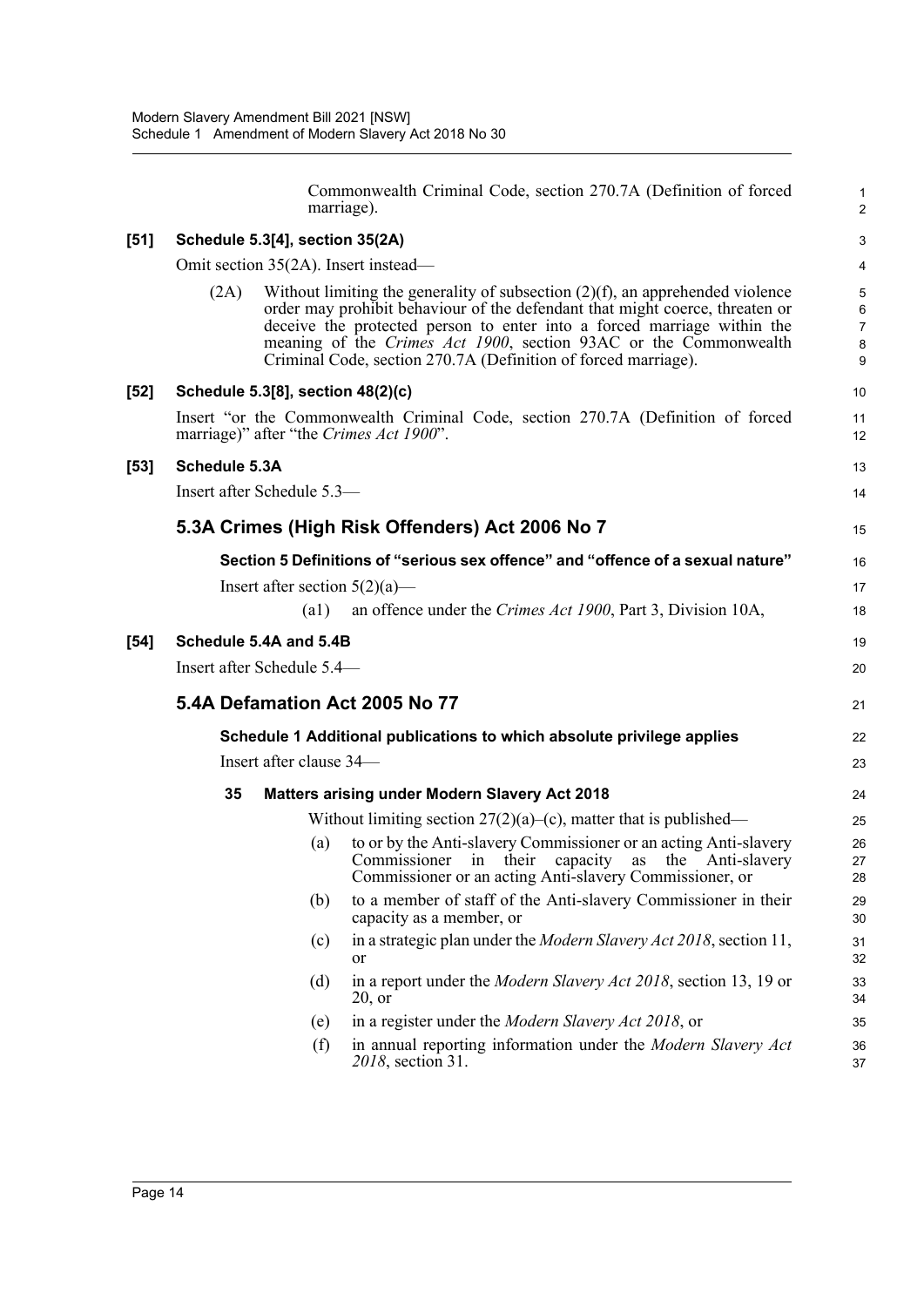|       |             |                                    |     | 5.4B Local Government Act 1993 No 30                                                                                                                                                                                                               | 1                             |  |  |  |  |  |
|-------|-------------|------------------------------------|-----|----------------------------------------------------------------------------------------------------------------------------------------------------------------------------------------------------------------------------------------------------|-------------------------------|--|--|--|--|--|
| [1]   |             |                                    |     | <b>Section 428 Annual reports</b>                                                                                                                                                                                                                  | $\overline{2}$                |  |  |  |  |  |
|       |             | Insert after section $428(4)(b)$ — |     |                                                                                                                                                                                                                                                    |                               |  |  |  |  |  |
|       |             |                                    | (c) | a statement of the action taken by the council in relation to any<br>issue raised by the Anti-slavery Commissioner during the year<br>concerning the operations of the council and identified by the<br>Commissioner as being a significant issue, | 4<br>5<br>6<br>$\overline{7}$ |  |  |  |  |  |
|       |             |                                    | (d) | a statement of steps taken to ensure that goods and services<br>procured by and for the council during the year were not the<br>product of modern slavery within the meaning of the Modern<br>Slavery Act 2018.                                    | 8<br>9<br>10<br>11            |  |  |  |  |  |
| [2]   |             | <b>Section 438ZE</b>               |     |                                                                                                                                                                                                                                                    | 12                            |  |  |  |  |  |
|       |             |                                    |     | Insert after section 438ZD-                                                                                                                                                                                                                        | 13                            |  |  |  |  |  |
|       | 438ZE       | slavery                            |     | Duty to ensure goods and services procured not product of modern                                                                                                                                                                                   | 14<br>15                      |  |  |  |  |  |
|       |             |                                    |     | A council must take reasonable steps to ensure that goods and services<br>procured by and for the council are not the product of modern slavery<br>within the meaning of the <i>Modern Slavery Act 2018</i> .                                      | 16<br>17<br>18                |  |  |  |  |  |
| $[3]$ |             | enactment of other Acts            |     | Schedule 8 Savings, transitional and other provisions consequent on the                                                                                                                                                                            | 19<br>20                      |  |  |  |  |  |
|       |             |                                    |     | Insert at the end of the Schedule, with appropriate Part and clause numbering—                                                                                                                                                                     | 21                            |  |  |  |  |  |
|       | <b>Part</b> |                                    |     | Provisions consequent on enactment of<br><b>Modern Slavery Amendment Bill 2021</b>                                                                                                                                                                 | 22<br>23                      |  |  |  |  |  |
|       |             |                                    |     | Annual reporting about modern slavery-s 428(4)(c) and (d)                                                                                                                                                                                          | 24                            |  |  |  |  |  |
|       |             |                                    |     | Section $428(4)(c)$ and (d) do not apply to a year commencing before 1<br>July 2022.                                                                                                                                                               | 25<br>26                      |  |  |  |  |  |
|       |             |                                    |     | Duty to ensure goods and services procured not product of modern<br>slavery-s 438ZE                                                                                                                                                                | 27<br>28                      |  |  |  |  |  |
|       |             |                                    |     | Section 438ZE does not have effect until 1 July 2022.                                                                                                                                                                                              | 29                            |  |  |  |  |  |
|       |             | Schedule 5.5, section 38F          |     |                                                                                                                                                                                                                                                    | $30\,$                        |  |  |  |  |  |
|       |             |                                    |     | Omit the definition of <i>government agency</i> . Insert instead—                                                                                                                                                                                  | 31                            |  |  |  |  |  |
|       |             |                                    |     | <b>government agency</b> has the same meaning it has in the <i>Modern Slavery Act</i><br>2018, but does not include a public or local authority that is constituted by an<br>Act of another jurisdiction that exercises public functions.          | 32<br>33<br>34                |  |  |  |  |  |
|       |             | Schedule 5.5, section 38G(2)       |     |                                                                                                                                                                                                                                                    | 35                            |  |  |  |  |  |
|       |             |                                    |     | Omit the subsection. Insert instead—                                                                                                                                                                                                               | 36                            |  |  |  |  |  |
|       | (2)         |                                    |     | In exercising functions under this section, the Auditor-General is to consider<br>whether the government agency—                                                                                                                                   | 37<br>38                      |  |  |  |  |  |
|       |             | (a)                                |     | has exercised due diligence in relation to procurement of goods and<br>services, and                                                                                                                                                               | 39<br>40                      |  |  |  |  |  |
|       |             |                                    |     |                                                                                                                                                                                                                                                    |                               |  |  |  |  |  |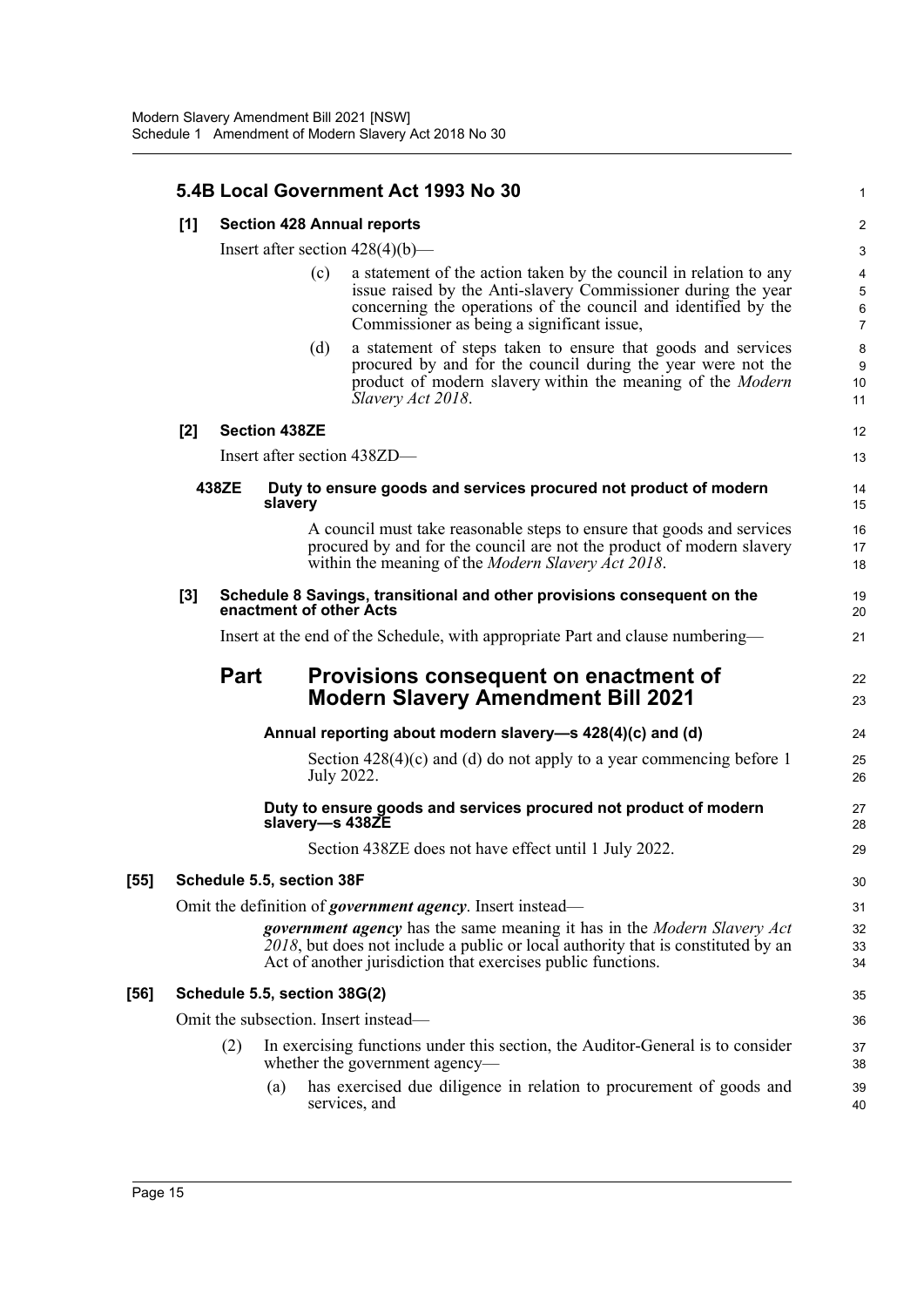|        |      | (b)                | if the <i>Public Works and Procurement Act 1912</i> , Part 11 applies to the<br>procurement of goods and services by or for the government agency,<br>has complied with the directions of the NSW Procurement Board under<br>section $175(3)(a1)$ of that Act. | 1<br>$\overline{c}$<br>3<br>4 |
|--------|------|--------------------|----------------------------------------------------------------------------------------------------------------------------------------------------------------------------------------------------------------------------------------------------------------|-------------------------------|
|        |      |                    | Note-The Public Works and Procurement Act 1912, Part 11 does not apply to<br>the procurement of goods and services by or for-                                                                                                                                  | 5<br>6                        |
|        |      |                    | a local council or other local authority, or<br>(a)                                                                                                                                                                                                            | $\overline{7}$                |
|        |      |                    | (b)<br>the Parliament of New South Wales.<br>See section 163(2) of that Act.                                                                                                                                                                                   | 8<br>9                        |
|        |      |                    |                                                                                                                                                                                                                                                                |                               |
| $[57]$ |      | Schedule 5.6[1]    |                                                                                                                                                                                                                                                                | 10                            |
|        |      | Omit the item.     |                                                                                                                                                                                                                                                                | 11                            |
| $[58]$ |      | Schedule 5.7[2A]   |                                                                                                                                                                                                                                                                | 12                            |
|        |      |                    | Insert after Schedule 5.7[2]—                                                                                                                                                                                                                                  | 13                            |
|        | [2A] |                    | <b>Section 18 Definitions</b>                                                                                                                                                                                                                                  | 14                            |
|        |      |                    | Insert in alphabetical order—                                                                                                                                                                                                                                  | 15                            |
|        |      |                    | <i>act of modern slavery</i> —see section 19A.                                                                                                                                                                                                                 | 16                            |
| $[59]$ |      |                    | <b>Schedule 5.7[3], section 19A(1)</b>                                                                                                                                                                                                                         | 17                            |
|        |      |                    | Insert "committed in New South Wales" after "related acts".                                                                                                                                                                                                    | 18                            |
| [60]   |      |                    | Schedule 5.7[3], section 19A(6)                                                                                                                                                                                                                                | 19                            |
|        |      |                    | Omit "act of violence". Insert instead "act of modern slavery".                                                                                                                                                                                                | 20                            |
| [61]   |      | Schedule 5.7[5A]   |                                                                                                                                                                                                                                                                | 21                            |
|        |      |                    | Insert after Schedule 5.7[5]—                                                                                                                                                                                                                                  | 22                            |
|        | [5A] |                    | Sections 25(1), (4), (6) and (7), 26 and 27                                                                                                                                                                                                                    | 23                            |
|        |      |                    | Insert "or act of modern slavery" after "violence" wherever occurring.                                                                                                                                                                                         | 24                            |
| [62]   |      | Schedule 5.7[6A]   |                                                                                                                                                                                                                                                                | 25                            |
|        |      |                    | Insert after Schedule 5.7[6]—                                                                                                                                                                                                                                  | 26                            |
|        | [6A] | <b>Section 30A</b> |                                                                                                                                                                                                                                                                | 27                            |
|        |      |                    | Insert after section 30-                                                                                                                                                                                                                                       | 28                            |
|        |      | 30A                | Victims support where act is both act of violence and modern slavery                                                                                                                                                                                           | 29                            |
|        |      |                    | To avoid doubt, if an act is both an act of violence and an act of modern<br>slavery a victim is eligible once for support under the Scheme in relation<br>to the act.                                                                                         | 30<br>31<br>32                |
| [63]   |      |                    | Schedule 5.7[9A] and [9B]                                                                                                                                                                                                                                      | 33                            |
|        |      |                    | Insert after Schedule 5.7[9]—                                                                                                                                                                                                                                  | 34                            |
|        | [9A] |                    | Sections 34, 35, 36 and 40(5)                                                                                                                                                                                                                                  | 35                            |
|        |      |                    | Insert "or act of modern slavery" after "act of violence" wherever occurring.                                                                                                                                                                                  | 36                            |
|        | [9B] |                    | Sections 36(2) and 37(a)                                                                                                                                                                                                                                       | 37                            |
|        |      |                    | Insert "or acts of modern slavery" after "acts of violence" wherever occurring.                                                                                                                                                                                | 38                            |
|        |      |                    |                                                                                                                                                                                                                                                                |                               |